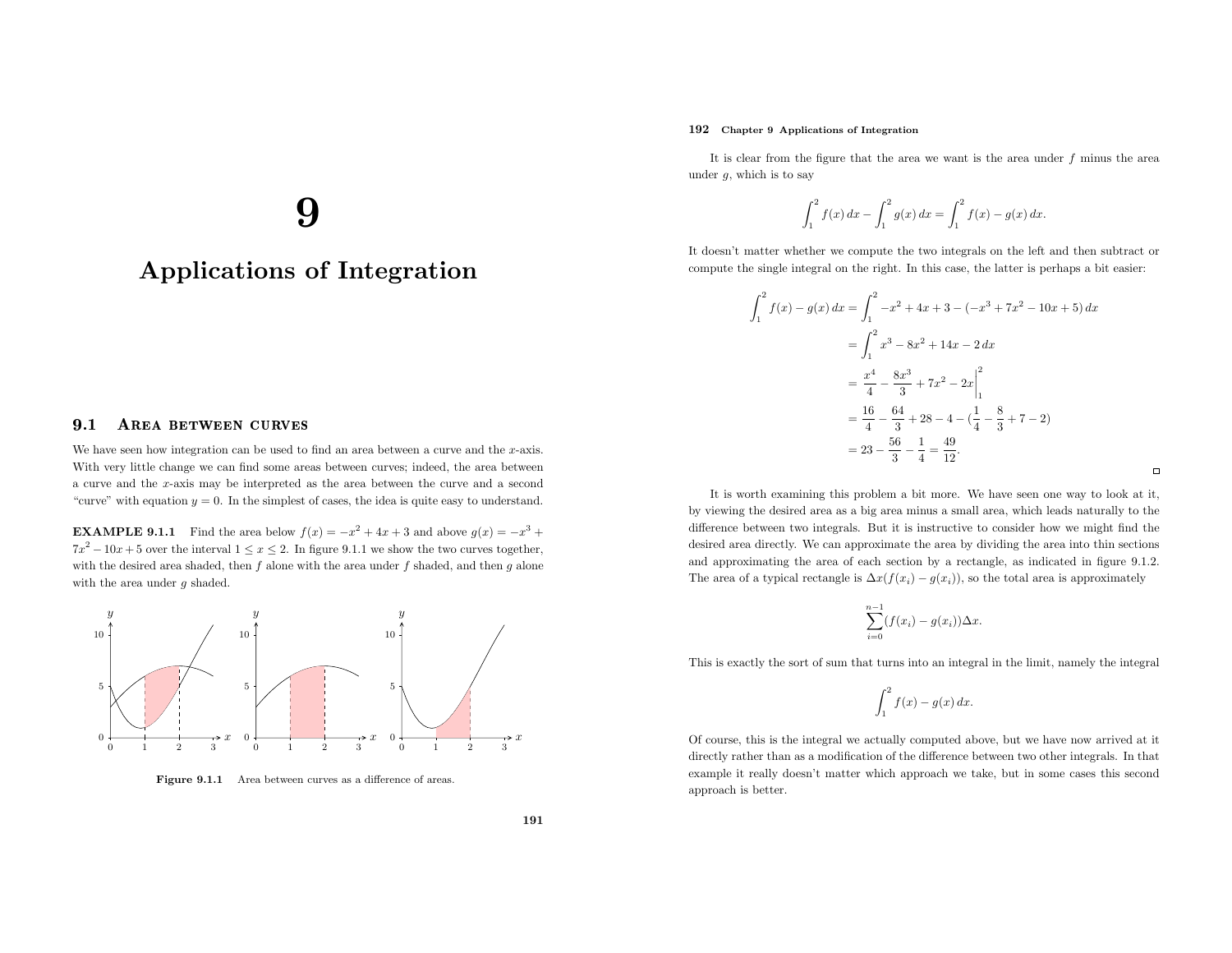

Figure 9.1.2 Approximating area between curves with rectangles.

**EXAMPLE 9.1.2** Find the area below  $f(x) = -x^2 + 4x + 1$  and above  $g(x) = -x^3 + x^2 + 1$  $7x^2 - 10x + 3$  over the interval  $1 \le x \le 2$ ; these are the same curves as before but lowered by 2. In figure 9.1.3 we show the two curves together. Note that the lower curve now dips below the <sup>x</sup>-axis. This makes it somewhat tricky to view the desired area as <sup>a</sup> big area minus <sup>a</sup> smaller area, but it is just as easy as before to think of approximating the area by rectangles. The height of a typical rectangle will still be  $f(x_i) - g(x_i)$ , even if  $g(x_i)$  is negative. Thus the area is

$$
\int_{1}^{2} -x^{2} + 4x + 1 - (-x^{3} + 7x^{2} - 10x + 3) dx = \int_{1}^{2} x^{3} - 8x^{2} + 14x - 2 dx.
$$

This is of course the same integral as before, because the region between the curves is  $\Box$ identical to the former region—it has just been moved down by 2.



Figure 9.1.3 Area between curves.

**EXAMPLE 9.1.3** Find the area between  $f(x) = -x^2 + 4x$  and  $g(x) = x^2 - 6x + 5$  over the interval  $0 \le x \le 1$ ; the curves are shown in figure 9.1.4. Generally we should interpret

# 194 Chapter <sup>9</sup> Applications of Integration

"area" in the usual sense, as <sup>a</sup> necessarily positive quantity. Since the two curves cross, we need to compute two areas and add them. First we find the intersection point of the curves:

$$
-x^{2} + 4x = x^{2} - 6x + 5
$$

$$
0 = 2x^{2} - 10x + 5
$$

$$
x = \frac{10 \pm \sqrt{100 - 40}}{4} = \frac{5 \pm \sqrt{15}}{2}
$$

The intersection point we want is  $x = a = (5 - \sqrt{15})/2$ . Then the total area is

$$
\int_0^a x^2 - 6x + 5 - (-x^2 + 4x) dx + \int_a^1 -x^2 + 4x - (x^2 - 6x + 5) dx
$$
  
= 
$$
\int_0^a 2x^2 - 10x + 5 dx + \int_a^1 -2x^2 + 10x - 5 dx
$$
  
= 
$$
\frac{2x^3}{3} - 5x^2 + 5x \Big|_0^a + \frac{2x^3}{3} + 5x^2 - 5x \Big|_a^1
$$
  
= 
$$
-\frac{52}{3} + 5\sqrt{15},
$$

after <sup>a</sup> bit of simplification.



Figure 9.1.4 Area between curves that cross.

**EXAMPLE 9.1.4** Find the area between  $f(x) = -x^2 + 4x$  and  $g(x) = x^2 - 6x + 5$ ; the curves are shown in figure 9.1.5. Here we are not <sup>g</sup>iven <sup>a</sup> specific interval, so it must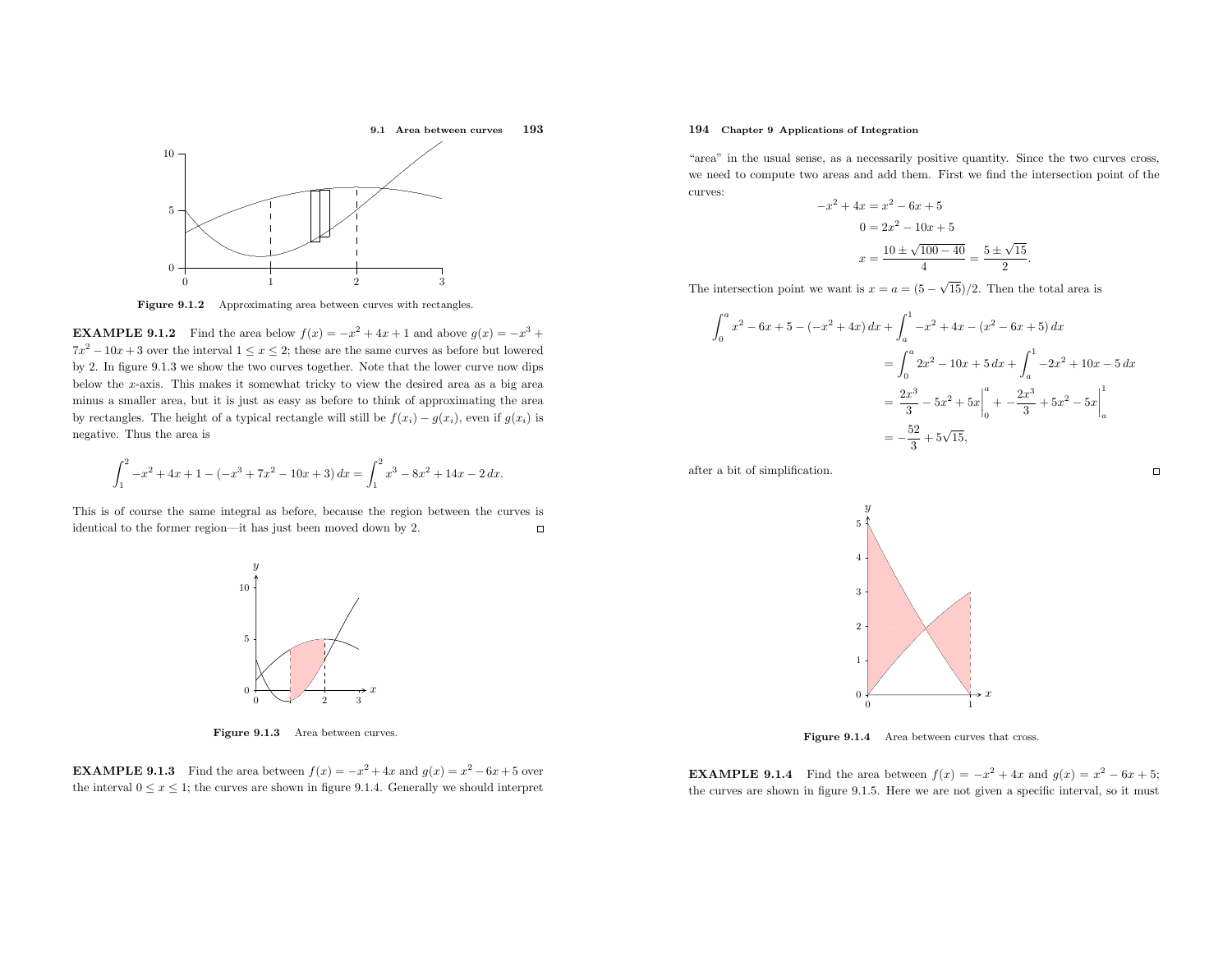#### 9.1 Area between curves <sup>195</sup>

be the case that there is <sup>a</sup> "natural" region involved. Since the curves are both parabolas, the only reasonable interpretation is the region between the two intersection points, whichwe found in the previous example:

 $\frac{5 \pm \sqrt{15}}{2}$ .

If we let  $a = (5 - \sqrt{15})/2$  and  $b = (5 + \sqrt{15})/2$ , the total area is

$$
\int_{a}^{b} -x^{2} + 4x - (x^{2} - 6x + 5) dx = \int_{a}^{b} -2x^{2} + 10x - 5 dx
$$

$$
= -\frac{2x^{3}}{3} + 5x^{2} - 5x \Big|_{a}^{b}
$$

$$
= 5\sqrt{15}.
$$



 $\Box$ 



**Figure 9.1.5** Area bounded by two curves.

### Exercises 9.1.

Find the area bounded by the curves. 1.  $y = x^4 - x^2$  and  $y = x^2$  (the part to the right of the y-axis)  $\Rightarrow$ 2.  $x = y^3$  and  $x = y^2 \Rightarrow$ 3.  $x = 1 - y^2$  and  $y = -x - 1 \Rightarrow$ 4.  $x = 3y - y^2$  and  $x + y = 3 \Rightarrow$ **5.**  $y = \cos(\pi x/2)$  and  $y = 1 - x^2$  (in the first quadrant)  $\Rightarrow$ **6.**  $y = \sin(\pi x/3)$  and  $y = x$  (in the first quadrant)  $\Rightarrow$ 7.  $y = \sqrt{x}$  and  $y = x^2 \Rightarrow$ 8.  $y = \sqrt{x}$  and  $y = \sqrt{x+1}$ ,  $0 \le x \le 4 \Rightarrow$ 9.  $x = 0$  and  $x = 25 - y^2 \Rightarrow$ **10.**  $y = \sin x \cos x$  and  $y = \sin x$ ,  $0 \le x \le \pi \Rightarrow$ 

# 196 Chapter <sup>9</sup> Applications of Integration

11. 
$$
y = x^{3/2}
$$
 and  $y = x^{2/3} \Rightarrow$   
12.  $y = x^2 - 2x$  and  $y = x - 2 \Rightarrow$ 

The following three exercises expand on the geometric interpretation of the hyperbolic functions. Refer to section 4.11 and particularly to figure 4.11.2 and exercise <sup>6</sup> in section 4.11.

- **13.** Compute  $\int \sqrt{x^2 1} \, dx$  using the substitution  $u = \operatorname{arccosh} x$ , or  $x = \cosh u$ ; use exercise 6 in section  $4.11$ .
- 14. Fix  $t > 0$ . Sketch the region R in the right half plane bounded by the curves  $y = x \tanh t$ ,  $y = -x \tanh t$ , and  $x^2 - y^2 = 1$ . Note well: t is fixed, the plane is the x-y plane.
- **15.** Prove that the area of  $R$  is  $t$ .

#### 9.2DISTANCE, VELOCITY, ACCELERATION

We next recall <sup>a</sup> genera<sup>l</sup> principle that will later be applied to distance-velocity-acceleration problems, among other things. If  $F(u)$  is an anti-derivative of  $f(u)$ , then  $\int_a^b f(u) du =$  $F(b) - F(a)$ . Suppose that we want to let the upper limit of integration vary, i.e., we replace b by some variable x. We think of a as a fixed starting value  $x_0$ . In this new notation the last equation (after adding  $F(a)$  to both sides) becomes:

$$
F(x) = F(x_0) + \int_{x_0}^x f(u) \, du.
$$

(Here  $u$  is the variable of integration, called a "dummy variable," since it is not the variable in the function  $F(x)$ . In general, it is not a good idea to use the same letter as a variable of integration and as a limit of integration. That is,  $\int_{x_0}^x f(x)dx$  is bad notation, and can lead to errors and confusion.)

An important application of this principle occurs when we are interested in the positionof an object at time t (say, on the x-axis) and we know its position at time  $t_0$ . Let  $s(t)$ denote the position of the object at time  $t$  (its distance from a reference point, such as the origin on the x-axis). Then the net change in position between  $t_0$  and t is  $s(t) - s(t_0)$ . Since  $s(t)$  is an anti-derivative of the velocity function  $v(t)$ , we can write

$$
s(t) = s(t_0) + \int_{t_0}^t v(u) du.
$$

Similarly, since the velocity is an anti-derivative of the acceleration function  $a(t)$ , we have

$$
v(t) = v(t_0) + \int_{t_0}^t a(u) du.
$$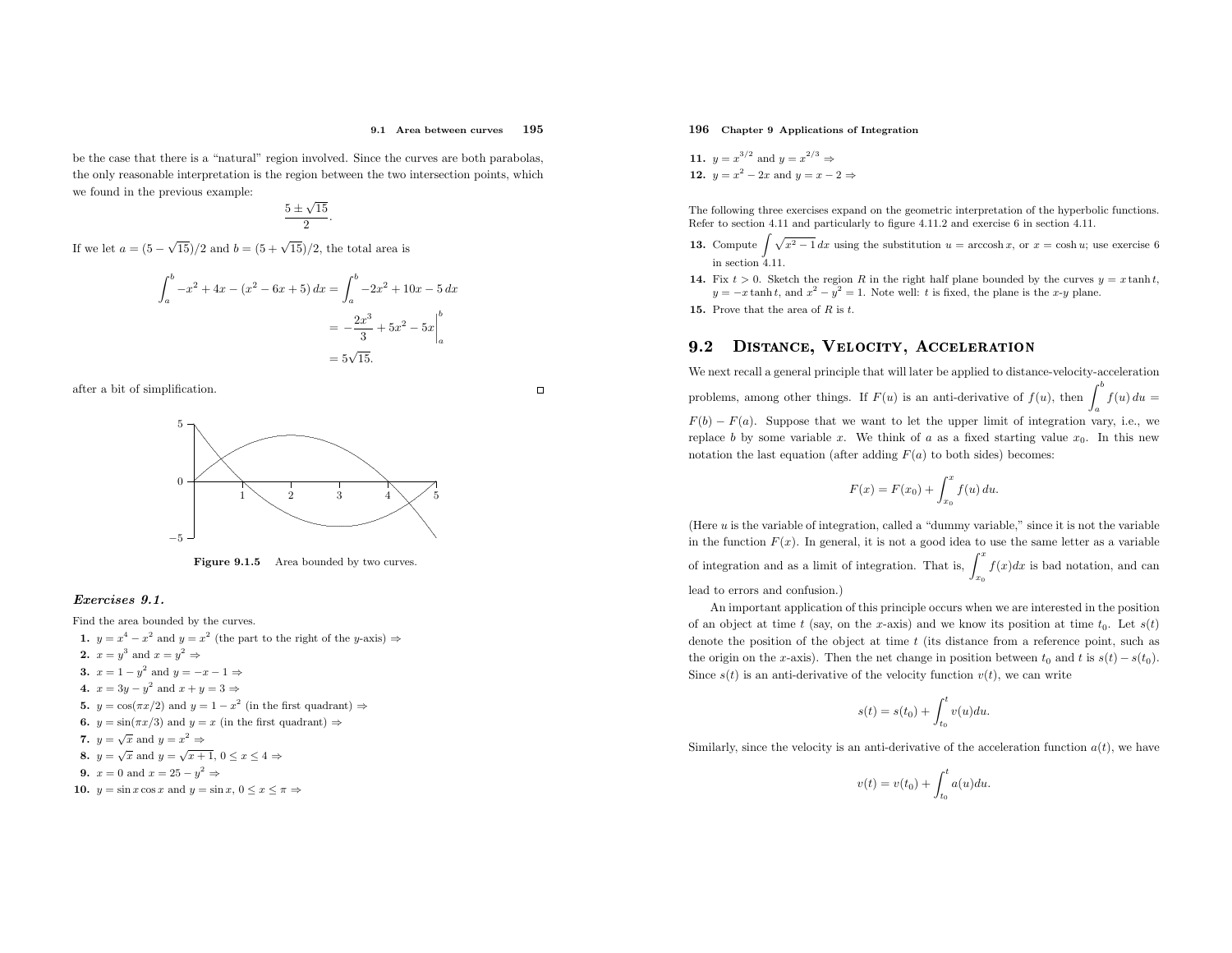#### 9.2 Distance, Velocity, Acceleration<sup>197</sup>

**EXAMPLE 9.2.1** Suppose an object is acted upon by a constant force F. Find  $v(t)$ and  $s(t)$ . By Newton's law  $F= ma$ , so the acceleration is  $F/m$ , where m is the mass of the object. Then we first have

$$
v(t) = v(t_0) + \int_{t_0}^t \frac{F}{m} du = v_0 + \frac{F}{m} u \Big|_{t_0}^t = v_0 + \frac{F}{m} (t - t_0),
$$

using the usual convention  $v_0 = v(t_0)$ . Then

$$
s(t) = s(t_0) + \int_{t_0}^t \left( v_0 + \frac{F}{m}(u - t_0) \right) du = s_0 + (v_0 u + \frac{F}{2m}(u - t_0)^2) \Big|_{t_0}^t
$$
  
=  $s_0 + v_0(t - t_0) + \frac{F}{2m}(t - t_0)^2$ .

For instance, when  $F/m = -g$  is the constant of gravitational acceleration, then this is the falling body formula (if we neglect air resistance) familiar from elementary <sup>p</sup>hysics:

$$
s_0 + v_0(t - t_0) - \frac{g}{2}(t - t_0)^2,
$$

or in the common case that  $t_0 = 0$ ,

$$
s_0 + v_0 t - \frac{g}{2} t^2.
$$

 $\Box$ 

Recall that the integral of the velocity function <sup>g</sup>ives the net distance traveled, that is, the displacement. If you want to know the total distance traveled, you must find out where the velocity function crosses the <sup>t</sup>-axis, integrate separately over the time intervals when $v(t)$  is positive and when  $v(t)$  is negative, and add up the absolute values of the different integrals. For example, if an object is thrown straight upward at 19.6 m/sec, its velocityfunction is  $v(t) = -9.8t + 19.6$ , using  $g = 9.8$  m/sec<sup>2</sup> for the force of gravity. This is a straight line which is positive for  $t < 2$  and negative for  $t > 2$ . The net distance traveled in the first <sup>4</sup> seconds is thus

$$
\int_0^4 (-9.8t + 19.6)dt = 0,
$$

while the total distance traveled in the first <sup>4</sup> seconds is

$$
\int_0^2 (-9.8t + 19.6)dt + \left| \int_2^4 (-9.8t + 19.6)dt \right| = 19.6 + |-19.6| = 39.2
$$

meters, <sup>19</sup>.<sup>6</sup> meters up and <sup>19</sup>.<sup>6</sup> meters down.

# 198 Chapter <sup>9</sup> Applications of Integration

**EXAMPLE 9.2.2** The acceleration of an object is given by  $a(t) = \cos(\pi t)$ , and its velocity at time  $t = 0$  is  $1/(2\pi)$ . Find both the net and the total distance traveled in the first 1.5 seconds.

We compute

$$
v(t) = v(0) + \int_0^t \cos(\pi u) du = \frac{1}{2\pi} + \frac{1}{\pi} \sin(\pi u) \Big|_0^t = \frac{1}{\pi} \left(\frac{1}{2} + \sin(\pi t)\right)
$$

The net distance traveled is then

$$
s(3/2) - s(0) = \int_0^{3/2} \frac{1}{\pi} \left( \frac{1}{2} + \sin(\pi t) \right) dt
$$
  
=  $\frac{1}{\pi} \left( \frac{t}{2} - \frac{1}{\pi} \cos(\pi t) \right) \Big|_0^{3/2} = \frac{3}{4\pi} + \frac{1}{\pi^2} \approx 0.340$  meters.

To find the *total* distance traveled, we need to know when  $(0.5 + \sin(\pi t))$  is positive and when it is negative. This function is 0 when  $\sin(\pi t)$  is  $-0.5$ , i.e., when  $\pi t = 7\pi/6$ ,  $11\pi/6$ , etc. The value  $\pi t = 7\pi/6$ , i.e.,  $t = 7/6$ , is the only value in the range  $0 \le t \le 1.5$ . Since  $v(t) > 0$  for  $t < 7/6$  and  $v(t) < 0$  for  $t > 7/6$ , the total distance traveled is

$$
\int_0^{7/6} \frac{1}{\pi} \left( \frac{1}{2} + \sin(\pi t) \right) dt + \left| \int_{7/6}^{3/2} \frac{1}{\pi} \left( \frac{1}{2} + \sin(\pi t) \right) dt \right|
$$
  
=  $\frac{1}{\pi} \left( \frac{7}{12} + \frac{1}{\pi} \cos(7\pi/6) + \frac{1}{\pi} \right) + \frac{1}{\pi} \left| \frac{3}{4} - \frac{7}{12} + \frac{1}{\pi} \cos(7\pi/6) \right|$   
=  $\frac{1}{\pi} \left( \frac{7}{12} + \frac{1}{\pi} \frac{\sqrt{3}}{2} + \frac{1}{\pi} \right) + \frac{1}{\pi} \left| \frac{3}{4} - \frac{7}{12} + \frac{1}{\pi} \frac{\sqrt{3}}{2} \right| \approx 0.409$  meters.

 $\Box$ 

### Exercises 9.2.

For each velocity function find both the net distance and the total distance traveled during the indicated time interval (graph  $v(t)$  to determine when it's positive and when it's negative):

- 1.  $v = \cos(\pi t), 0 \le t \le 2.5 \Rightarrow$
- 2.  $v = -9.8t + 49, 0 \le t \le 10$  ⇒
- 3.  $v = 3(t-3)(t-1)$ ,  $0 \le t \le 5$  ⇒
- 4.  $v = \sin(\pi t/3) t$ ,  $0 \le t \le 1 \Rightarrow$
- 5. An object is shot upwards from ground level with an initial velocity of <sup>2</sup> meters per second; it is subject only to the force of gravity (no air resistance). Find its maximum altitude andthe time at which it hits the ground.  $\Rightarrow$
- 6. An object is shot upwards from ground level with an initial velocity of <sup>3</sup> meters per second; it is subject only to the force of gravity (no air resistance). Find its maximum altitude andthe time at which it hits the ground.  $\Rightarrow$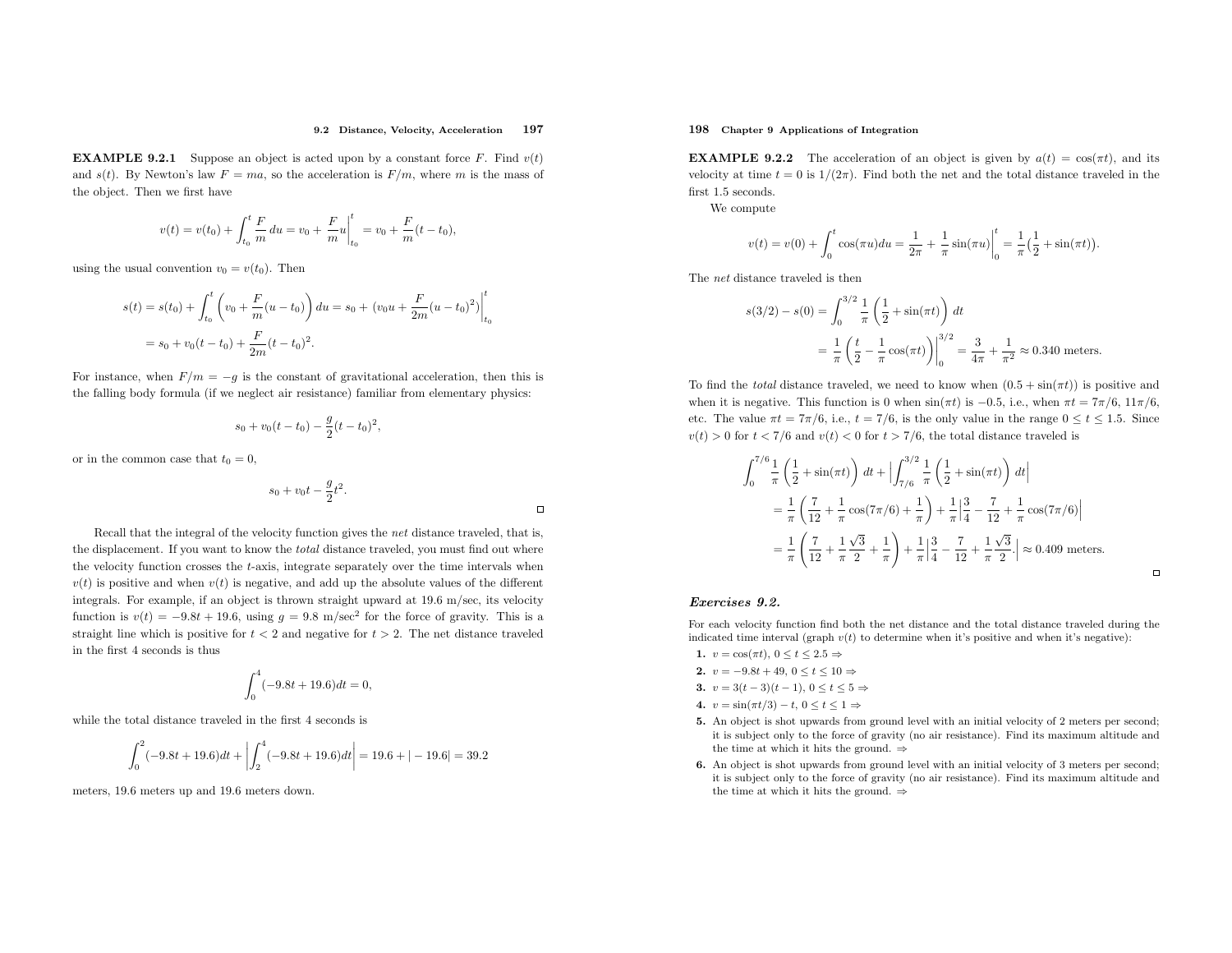#### 9.3 Volume<sup>199</sup>

- 7. An object is shot upwards from ground level with an initial velocity of <sup>100</sup> meters per second; it is subject only to the force of gravity (no air resistance). Find its maximum altitude andthe time at which it hits the ground.  $\Rightarrow$
- 8. An object moves along a straight line with acceleration given by  $a(t) = -\cos(t)$ , and  $s(0) = 1$ and  $v(0) = 0$ . Find the maximum distance the object travels from zero, and find its maximum speed. Describe the motion of the object.  $\Rightarrow$
- **9.** An object moves along a straight line with acceleration given by  $a(t) = \sin(\pi t)$ . Assume that when  $t = 0$ ,  $s(t) = v(t) = 0$ . Find  $s(t)$ ,  $v(t)$ , and the maximum speed of the object. Describe the motion of the object.  $\Rightarrow$
- **10.** An object moves along a straight line with acceleration given by  $a(t) = 1 + \sin(\pi t)$ . Assume that when  $t = 0$ ,  $s(t) = v(t) = 0$ . Find  $s(t)$  and  $v(t)$ .  $\Rightarrow$
- 11. An object moves along a straight line with acceleration given by  $a(t) = 1 \sin(\pi t)$ . Assume that when  $t = 0$ ,  $s(t) = v(t) = 0$ . Find  $s(t)$  and  $v(t)$ .  $\Rightarrow$

#### 9.3**VOLUME**

We have seen how to compute certain areas by using integration; some volumes may also be computed by evaluating an integral. Generally, the volumes that we can compute this way have cross-sections that are easy to describe.



Figure 9.3.1 Volume of <sup>a</sup> pyramid approximated by rectangular prisms. (AP)

EXAMPLE 9.3.1 Find the volume of <sup>a</sup> pyramid with <sup>a</sup> square base that is <sup>20</sup> meters tall and <sup>20</sup> meters on <sup>a</sup> side at the base. As with most of our applications of integration, we begin by asking how we might approximate the volume. Since we can easily compute the volume of <sup>a</sup> rectangular prism (that is, <sup>a</sup> "box"), we will use some boxes to approximate

# 200 Chapter <sup>9</sup> Applications of Integration

the volume of the pyramid, as shown in figure 9.3.1: on the left is <sup>a</sup> cross-sectional view, on the right is <sup>a</sup> 3D view of part of the pyramid with some of the boxes used to approximate the volume.

Each box has volume of the form  $(2x_i)(2x_i)\Delta y$ . Unfortunately, there are two variables here; fortunately, we can write x in terms of y:  $x = 10 - y/2$  or  $x_i = 10 - y_i/2$ . Then the total volume is approximately

$$
\sum_{i=0}^{n-1} 4(10 - y_i/2)^2 \Delta y
$$

and in the limit we get the volume as the value of an integral:

$$
\int_0^{20} 4(10 - y/2)^2 dy = \int_0^{20} (20 - y)^2 dy = -\frac{(20 - y)^3}{3} \bigg|_0^{20} = -\frac{0^3}{3} - \frac{20^3}{3} = \frac{8000}{3}.
$$

As you may know, the volume of a pyramid is  $(1/3)(\text{height})(\text{area of base}) = (1/3)(20)(400)$ , which agrees with our answer.  $\Box$ 

**EXAMPLE 9.3.2** The base of a solid is the region between  $f(x) = x^2 - 1$  and  $g(x) = 0$ .  $-x^2 + 1$ , and its cross-sections perpendicular to the x-axis are equilateral triangles, as indicated in figure 9.3.2. The solid has been truncated to show <sup>a</sup> triangular cross-sectionabove  $x = 1/2$ . Find the volume of the solid.



Figure 9.3.2 Solid with equilateral triangles as cross-sections. (AP)

A cross-section at a value  $x_i$  on the x-axis is a triangle with base  $2(1-x_i^2)$  and height  $\sqrt{3}(1-x_i^2)$ , so the area of the cross-section is

$$
\frac{1}{2}(\text{base})(\text{height}) = (1 - x_i^2)\sqrt{3}(1 - x_i^2),
$$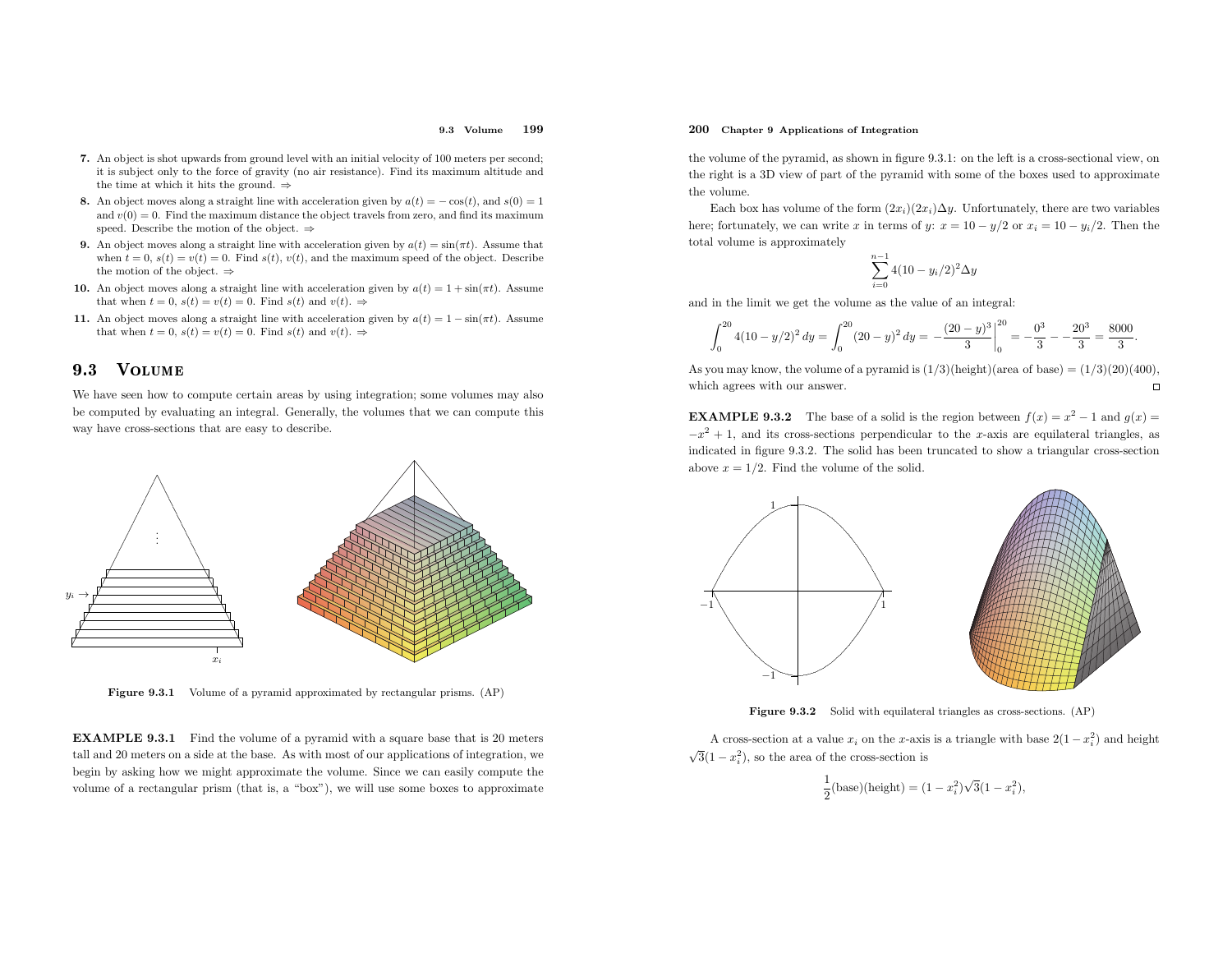#### 9.3 Volume<sup>201</sup>

and the volume of <sup>a</sup> thin "slab" is then

$$
(1-x_i^2)\sqrt{3}(1-x_i^2)\Delta x.
$$

Thus the total volume is

$$
\int_{-1}^{1} \sqrt{3}(1-x^2)^2 dx = \frac{16}{15}\sqrt{3}.
$$

One easy way to get "nice" cross-sections is by rotating <sup>a</sup> <sup>p</sup>lane figure around <sup>a</sup> line. For example, in figure 9.3.3 we see <sup>a</sup> <sup>p</sup>lane region under <sup>a</sup> curve and between two vertical lines; then the result of rotating this around the <sup>x</sup>-axis, and <sup>a</sup> typical circular cross-section.



Figure 9.3.3 <sup>A</sup> solid of rotation. (AP)

Of course <sup>a</sup> real "slice" of this figure will not have straight sides, but we can approximate the volume of the slice by <sup>a</sup> cylinder or disk with circular top and bottom and straight sides; the volume of this disk will have the form  $\pi r^2 \Delta x$ . As long as we can write r in terms of  $x$  we can compute the volume by an integral.

EXAMPLE 9.3.3 Find the volume of <sup>a</sup> right circular cone with base radius <sup>10</sup> and height 20. (A right circular cone is one with a circular base and with the tip of the cone directly over the center of the base.) We can view this cone as produced by the rotationof the line  $y = x/2$  rotated about the x-axis, as indicated in figure 9.3.4.

At a particular point on the x-axis, say  $x_i$ , the radius of the resulting cone is the y-coordinate of the corresponding point on the line, namely  $y_i = x_i/2$ . Thus the total volume is approximately

$$
\sum_{i=0}^{n-1} \pi (x_i/2)^2 \, dx
$$

and the exact volume is

$$
\int_0^{20} \pi \frac{x^2}{4} dx = \frac{\pi}{4} \frac{20^3}{3} = \frac{2000\pi}{3}.
$$

# 202 Chapter <sup>9</sup> Applications of Integration



Figure 9.3.4 A region that generates a cone; approximating the volume by circular disks.  $(AP)$ 

Note that we can instead do the calculation with <sup>a</sup> generic height and radius:

$$
\int_0^h \pi \frac{r^2}{h^2} x^2 dx = \frac{\pi r^2}{h^2} \frac{h^3}{3} = \frac{\pi r^2 h}{3},
$$

<sup>g</sup>iving us the usual formula for the volume of <sup>a</sup> cone.

EXAMPLE 9.3.4 Find the volume of the object generated when the area between  $y = x^2$  and  $y = x$  is rotated around the x-axis. This solid has a "hole" in the middle; we can compute the volume by subtracting the volume of the hole from the volume enclosed by the outer surface of the solid. In figure 9.3.5 we show the region that is rotated, the resulting solid with the front half cut away, the cone that forms the outer surface, the horn-shaped hole, and a cross-section perpendicular to the x-axis.

We have already computed the volume of a cone; in this case it is  $\pi/3$ . At a particular value of x, say  $x_i$ , the cross-section of the horn is a circle with radius  $x_i^2$ , so the volume of the horn is

$$
\int_0^1 \pi(x^2)^2 dx = \int_0^1 \pi x^4 dx = \pi \frac{1}{5},
$$

so the desired volume is  $\pi/3 - \pi/5 = 2\pi/15$ .

As with the area between curves, there is an alternate approac<sup>h</sup> that computes the desired volume "all at once" by approximating the volume of the actual solid. We can approximate the volume of <sup>a</sup> slice of the solid with <sup>a</sup> washer-shaped volume, as indicatedin figure 9.3.5.

The volume of such <sup>a</sup> washer is the area of the face times the thickness. The thickness, as usual, is  $\Delta x$ , while the area of the face is the area of the outer circle minus the area of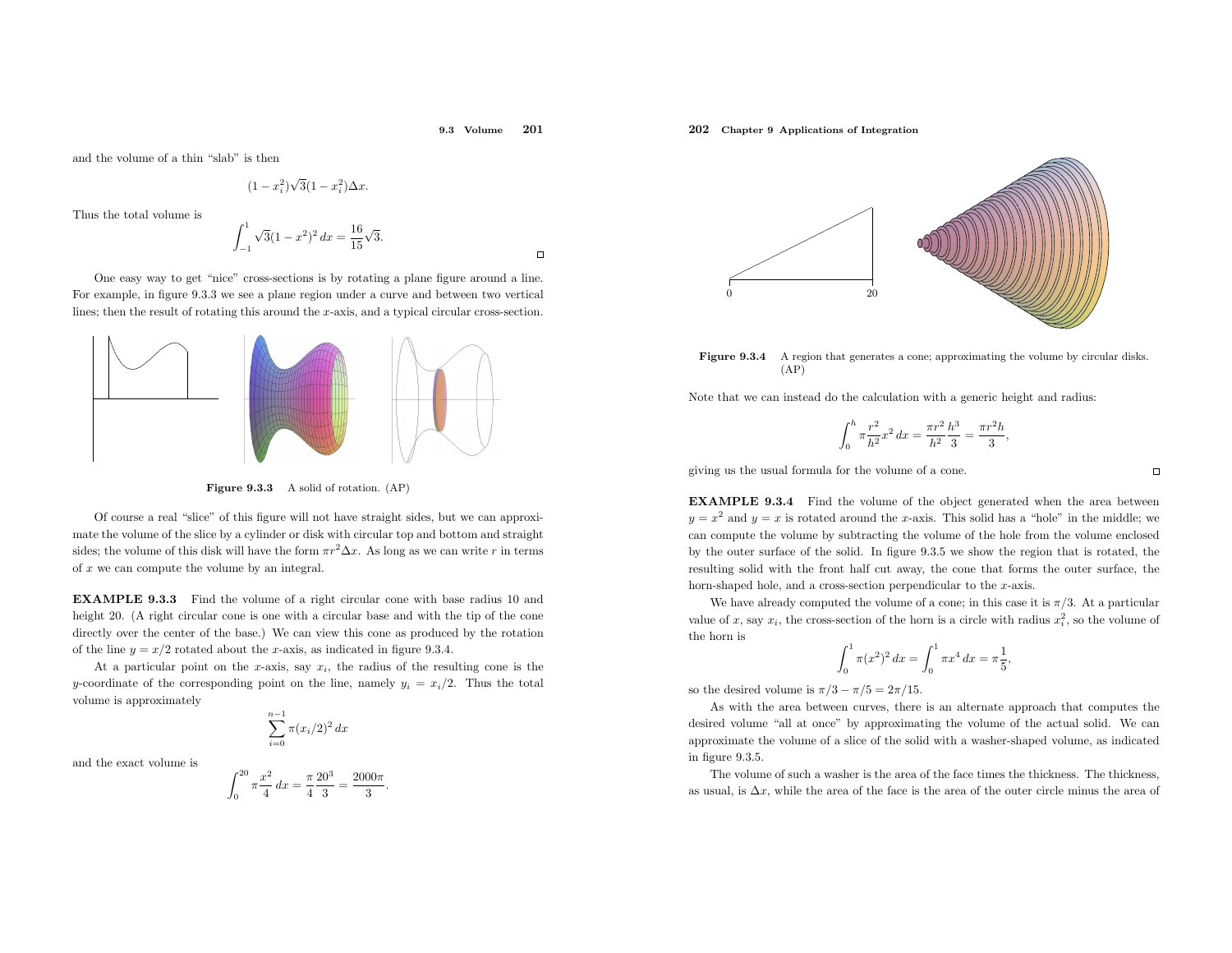

Figure 9.3.5 Solid with <sup>a</sup> hole, showing the outer cone and the shape to be removed to form the hole. (AP)

the inner circle, say  $\pi R^2 - \pi r^2$ . In the present example, at a particular  $x_i$ , the radius R is  $x_i$  and r is  $x_i^2$ . Hence, the whole volume is

$$
\int_0^1 \pi x^2 - \pi x^4 dx = \pi \left(\frac{x^3}{3} - \frac{x^5}{5}\right)\Big|_0^1 = \pi \left(\frac{1}{3} - \frac{1}{5}\right) = \frac{2\pi}{15}.
$$

Of course, what we have done here is exactly the same calculation as before, except we have in effect recomputed the volume of the outer cone.  $\Box$ 

Suppose the region between  $f(x) = x + 1$  and  $g(x) = (x - 1)^2$  is rotated around the  $y$ -axis; see figure 9.3.6. It is possible, but inconvenient, to compute the volume of the resulting solid by the method we have used so far. The problem is that there are two "kinds" of typical rectangles: those that go from the line to the parabola and those that touch the parabola on both ends. To compute the volume using this approach, we need to

# 204 Chapter <sup>9</sup> Applications of Integration

break the problem into two parts and compute two integrals:

$$
\pi \int_0^1 (1+\sqrt{y})^2 - (1-\sqrt{y})^2 \, dy + \pi \int_1^4 (1+\sqrt{y})^2 - (y-1)^2 \, dy = \frac{8}{3}\pi + \frac{65}{6}\pi = \frac{27}{2}\pi.
$$

If instead we consider <sup>a</sup> typical vertical rectangle, but still rotate around the <sup>y</sup>-axis, we get <sup>a</sup> thin "shell" instead of <sup>a</sup> thin "washer". If we add up the volume of such thin shells we will get an approximation to the true volume. What is the volume of such <sup>a</sup> shell? Consider the shell at  $x_i$ . Imagine that we cut the shell vertically in one place and "unroll" it into a thin, flat sheet. This sheet will be almost a rectangular prism that is  $\Delta x$  thick,  $f(x_i) - g(x_i)$  tall, and  $2\pi x_i$  wide (namely, the circumference of the shell before it was unrolled). The volume will then be approximately the volume of <sup>a</sup> rectangular prism withthese dimensions:  $2\pi x_i(f(x_i) - g(x_i))\Delta x$ . If we add these up and take the limit as usual, we get the integral

$$
\int_0^3 2\pi x (f(x) - g(x)) dx = \int_0^3 2\pi x (x + 1 - (x - 1)^2) dx = \frac{27}{2}\pi.
$$

Not only does this accomplish the task with only one integral, the integral is somewhat easier than those in the previous calculation. Things are not always so neat, but it is often the case that one of the two methods will be simpler than the other, so it is worth considering both before starting to do calculations.



Figure 9.3.6 Computing volumes with "shells". (AP)

**EXAMPLE 9.3.5** Suppose the area under  $y = -x^2 + 1$  between  $x = 0$  and  $x = 1$  is rotated around the <sup>x</sup>-axis. Find the volume by both methods.

Disk method: 
$$
\int_0^1 \pi (1 - x^2)^2 dx = \frac{8}{15} \pi.
$$
Shell method: 
$$
\int_0^1 2\pi y \sqrt{1 - y} dy = \frac{8}{15} \pi.
$$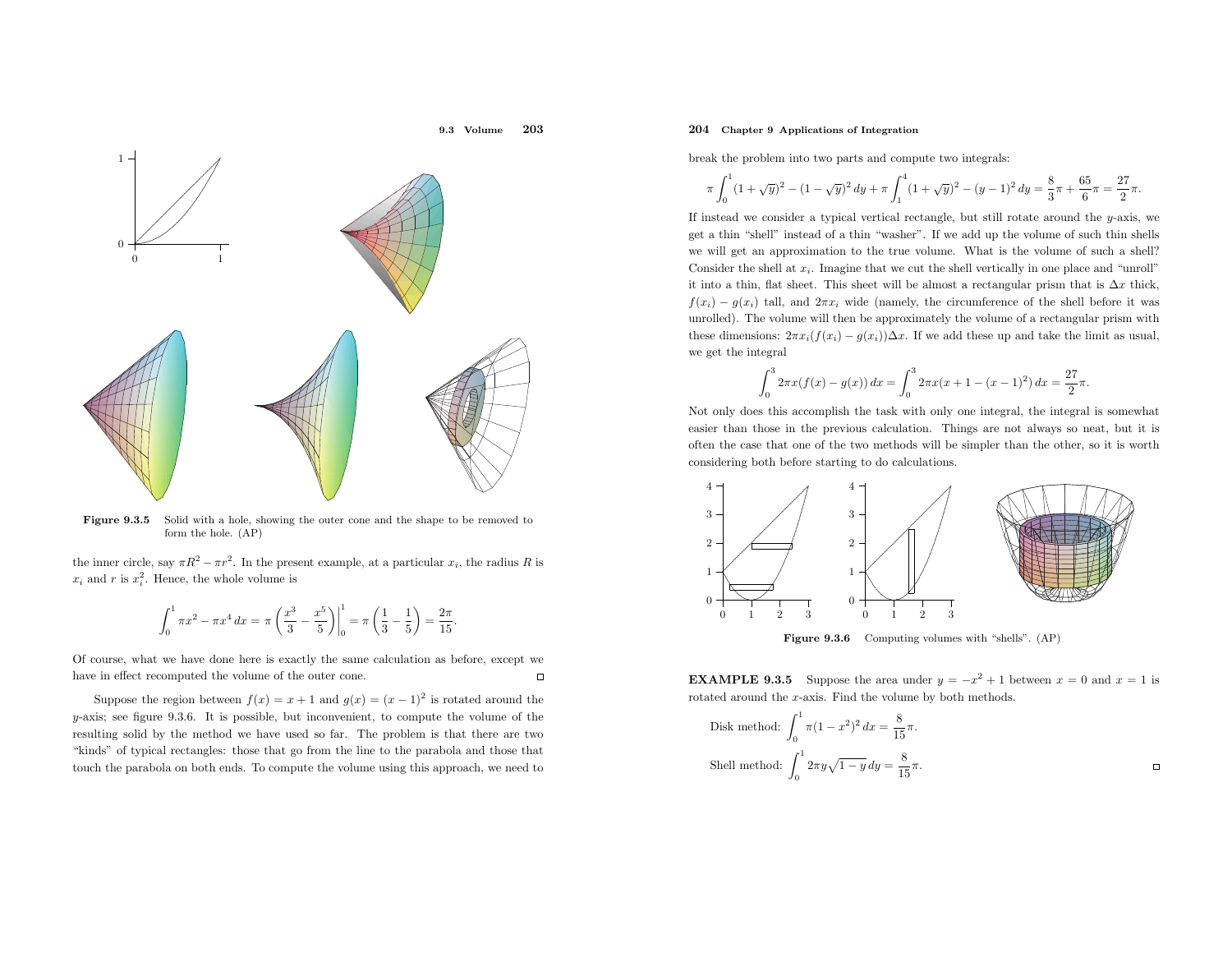9.3 Volume<sup>205</sup>

#### Exercises 9.3.

1. Verify that 
$$
\pi \int_0^1 (1 + \sqrt{y})^2 - (1 - \sqrt{y})^2 dy + \pi \int_1^4 (1 + \sqrt{y})^2 - (y - 1)^2 = \frac{8}{3}\pi + \frac{65}{6}\pi = \frac{27}{2}\pi
$$
.  
\n2. Verify that  $\int_0^3 2\pi x (x + 1 - (x - 1)^2) dx = \frac{27}{2}\pi$ .  
\n3. Verify that  $\int_0^1 \pi (1 - x^2)^2 dx = \frac{8}{15}\pi$ .

- **4.** Verify that  $\int_0^1 2\pi y \sqrt{1-y} \, dy = \frac{8}{15}\pi$ .
- 5. Use integration to find the volume of the solid obtained by revolving the region bounded by $x + y = 2$  and the x and y axes around the x-axis.  $\Rightarrow$
- **6.** Find the volume of the solid obtained by revolving the region bounded by  $y = x x^2$  and the x-axis around the x-axis.  $\Rightarrow$
- 7. Find the volume of the solid obtained by revolving the region bounded by  $y = \sqrt{\sin x}$  between  $x = 0$  and  $x = \pi/2$ , the y-axis, and the line  $y = 1$  around the x-axis.  $\Rightarrow$
- **8.** Let S be the region of the xy-plane bounded above by the curve  $x^3y = 64$ , below by the line  $y = 1$ , on the left by the line  $x = 2$ , and on the right by the line  $x = 4$ . Find the volume of the solid obtained by rotating S around (a) the x-axis, (b) the line  $y = 1$ , (c) the y-axis, (d) the line  $x = 2. \Rightarrow$
- **9.** The equation  $x^2/9 + y^2/4 = 1$  describes an ellipse. Find the volume of the solid obtained The equation  $x/9 + y/4 = 1$  describes an ellipse. Find the volume of the solid obtained<br>by rotating the ellipse around the x-axis and also around the y-axis. These solids are called ellipsoids; one is vaguely rugby-ball shaped, one is sort of flying-saucer shaped, or perhaps squished-beach-ball-shaped.⇒



Figure 9.3.7 Ellipsoids.

- **10.** Use integration to compute the volume of a sphere of radius  $r$ . You should of course get the well-known formula  $4\pi r^3/3$ .
- 11. A hemispheric bowl of radius  $r$  contains water to a depth  $h$ . Find the volume of water in the bowl.⇒
- **12.** The base of a tetrahedron (a triangular pyramid) of height  $h$  is an equilateral triangle of side <sup>s</sup>. Its cross-sections perpendicular to an altitude are equilateral triangles. Express its volume  $V$  as an integral, and find a formula for  $V$  in terms of  $h$  and  $s$ . Verify that your answer is  $(1/3)(area of base)(height).$
- **13.** The base of a solid is the region between  $f(x) = \cos x$  and  $g(x) = -\cos x$ ,  $-\pi/2 \le x \le \pi/2$ , and its cross-sections perpendicular to the <sup>x</sup>-axis are squares. Find the volume of the solid. ⇒

206 Chapter <sup>9</sup> Applications of Integration

#### 9.44 AVERAGE VALUE OF A FUNCTION

The average of some finite set of values is <sup>a</sup> familiar concept. If, for example, the class scores on a quiz are  $10, 9, 10, 8, 7, 5, 7, 6, 3, 2, 7, 8$ , then the average score is the sum of these numbers divided by the size of the class:

average score = 
$$
\frac{10+9+10+8+7+5+7+6+3+2+7+8}{12} = \frac{82}{12} \approx 6.83.
$$

Suppose that between  $t = 0$  and  $t = 1$  the speed of an object is  $sin(\pi t)$ . What is the average speed of the object over that time? We know one way to make sense of this: average speedis distance traveled divided by elapsed time. The distance traveled is  $\int_0^1 \sin(\pi t) dt =$  $2/\pi \approx 0.64$ , and elapsed time is 1, so the average speed is  $2/\pi$ . This appears to have nothing to do with the simple idea of average, as in the case of the quiz scores. We might also want to compute an average not tied to speed; for example, what is the average height of the curve  $sin(\pi t)$  over the interval [0, 1]? Is it the same as the average speed? More generally, can we make sense of the average of  $f(x)$  over an interval [a, b]?

To make sense of "average" in this more genera<sup>l</sup> context, we fall back on the idea of approximation. What is the average of  $\sin(\pi t)$  over the interval [0, 1]? We might reasonably approximate this by choosing some  $t$  values in the interval  $[0, 1]$ , add up the corresponding values of  $sin(\pi t)$ , and then divide by the number of values. If we divide [0, 1] into 10 equal subintervals, we get

$$
\frac{1}{10} \sum_{i=0}^{9} \sin(\pi i/10) \approx \frac{1}{10} 6.3 = 0.63.
$$

If we compute more values of the function at more values of  $t$ , the average of these values should be closer to the "real" average. If we take the average of <sup>n</sup> values for evenly spaced values of  $t$ , we get:

$$
\frac{1}{n}\sum_{i=0}^{n-1}\sin(\pi i/n).
$$

Here the individual values of  $t$  are  $t_i = i/n$ , so rewriting slightly we have

$$
\frac{1}{n}\sum_{i=0}^{n-1}\sin(\pi t_i).
$$

This is almost the sort of sum that we know turns into an integral; what's apparentlymissing is  $\Delta t$ —but in fact,  $\Delta t = 1/n$ , the length of each subinterval. So rewriting again:

$$
\sum_{i=0}^{n-1} \sin(\pi t_i) \frac{1}{n} = \sum_{i=0}^{n-1} \sin(\pi t_i) \Delta t.
$$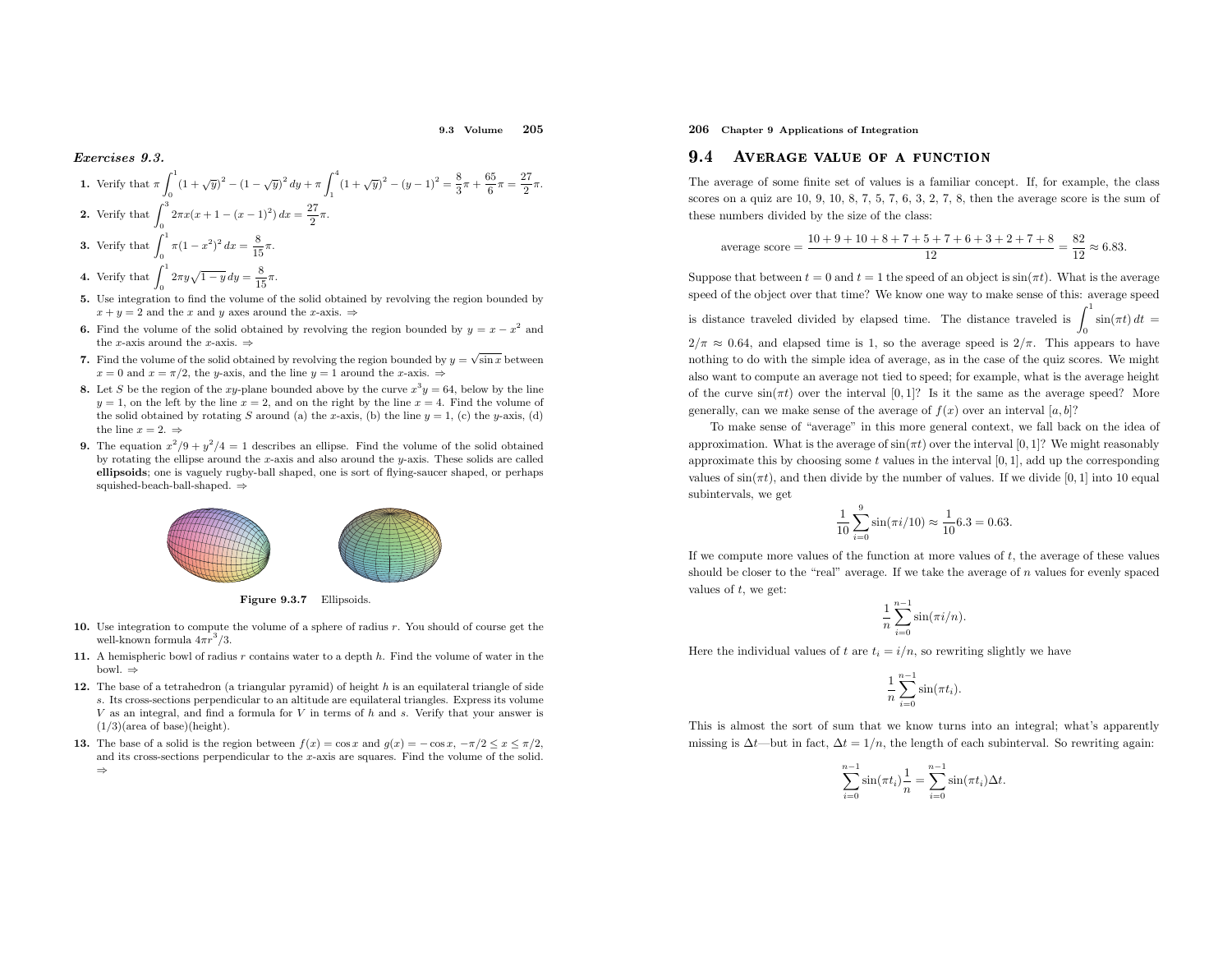#### 9.4 Average value of <sup>a</sup> function<sup>207</sup>

Now this has exactly the right form, so that in the limit we get

$$
\text{average} = \int_0^1 \sin(\pi t) \, dt = -\frac{\cos(\pi t)}{\pi} \bigg|_0^1 = -\frac{\cos(\pi)}{\pi} + \frac{\cos(0)}{\pi} = \frac{2}{\pi} \approx 0.64.
$$

Of course, this is exactly what we computed before, but we didn't need to rely on <sup>a</sup> particular interpretation of the function. If we interpret  $\sin(\pi t)$  as the height of the function, we interpret the result as the average height of  $\sin(\pi t)$  over [0, 1].

It's not entirely obvious from this one simple example how to compute such an average in general. Let's look at <sup>a</sup> somewhat more complicated case. Suppose that the function is  $16t^2 + 5$ . What is the average between  $t = 1$  and  $t = 3$ ? Again we set up an approximation to the average:

$$
\frac{1}{n}\sum_{i=0}^{n-1} 16t_i^2 + 5,
$$

where the values  $t_i$  are evenly spaced between 1 and 3. Once again we are "missing"  $\Delta t$ , and this time  $1/n$  is not the correct value. What is  $\Delta t$  in general? It is the length of a subinterval; in this case we take the interval  $[1, 3]$  and divide it into n subintervals, so each has length  $(3-1)/n = 2/n = \Delta t$ . Now with the usual "multiply and divide by the same thing" trick we can rewrite the sum:

$$
\frac{1}{n}\sum_{i=0}^{n-1} 16t_i^2 + 5 = \frac{1}{3-1}\sum_{i=0}^{n-1} (16t_i^2 + 5)\frac{3-1}{n} = \frac{1}{2}\sum_{i=0}^{n-1} (16t_i^2 + 5)\frac{2}{n} = \frac{1}{2}\sum_{i=0}^{n-1} (16t_i^2 + 5)\Delta t.
$$

In the limit this becomes

$$
\frac{1}{2} \int_1^3 16t^2 + 5 dt = \frac{1}{2} \frac{446}{3} = \frac{223}{3}.
$$

Does this seem reasonable? Let's picture it: in figure 9.4.1 is the function  $16t_i^2 + 5$  together with the horizontal line  $y = 223/3 \approx 74.3$ . Certainly the height of the horizontal line looks at least <sup>p</sup>lausible for the average height of the curve.

We can interpret this result in a slightly different way. The area under  $y = 16x^2 + 5$ above  $[1, 3]$  is

$$
\int_{1}^{3} 16t^2 + 5 dt = \frac{446}{3}.
$$

The area under  $y = 223/3$  over the same interval [1, 3] is simply the area of a rectangle that is <sup>2</sup> by <sup>223</sup>/<sup>3</sup> with area <sup>446</sup>/3. So the average height of <sup>a</sup> function is the height of the horizontal line that produces the same area over the <sup>g</sup>iven interval.

# 208 Chapter <sup>9</sup> Applications of Integration



Notice that we may interpret average speed in much the same way. If the speed of anobject is  $16t_i^2 + 5$ , the average speed over the interval [1, 3] is 223/3, and the object travels a distance of  $446/3$  units in two seconds. If instead the object were to travel for two seconds at a constant speed of 223/3, the distance traveled would also be  $223/3 \cdot 2 = 446/3$ . So average speed is the constant speed required to go the same distance in the same time.

To summarize, to compute the average value of  $f(x)$  over [a, b], compute the integral of f over the interval and divide by the length of the interval:

$$
\text{average} = \frac{1}{b-a} \int_{a}^{b} f(x) \, dx.
$$

### Exercises 9.4.

- 1. Find the average height of cos x over the intervals  $[0, π/2]$ ,  $[-π/2, π/2]$ , and  $[0, 2π]$ . ⇒
- 2. Find the average height of  $x^2$  over the interval [-2, 2]. ⇒
- **3.** Find the average height of  $1/x^2$  over the interval  $[1, A]$ .  $\Rightarrow$
- 4. Find the average height of  $\sqrt{1-x^2}$  over the interval  $[-1,1]$ . ⇒
- **5.** An object moves with velocity  $v(t) = -t^2 + 1$  feet per second between  $t = 0$  and  $t = 2$ . Find the average velocity and the average speed of the object between  $t = 0$  and  $t = 2$ .
- 6. The observation deck on the 102nd floor of the Empire State Building is 1,224 feet above the ground. If a steel ball is dropped from the observation deck its velocity at time  $t$  is approximately  $v(t) = -32t$  feet per second. Find the average speed between the time it is dropped and the time it hits the ground, and find its speed when it hits the ground.  $\Rightarrow$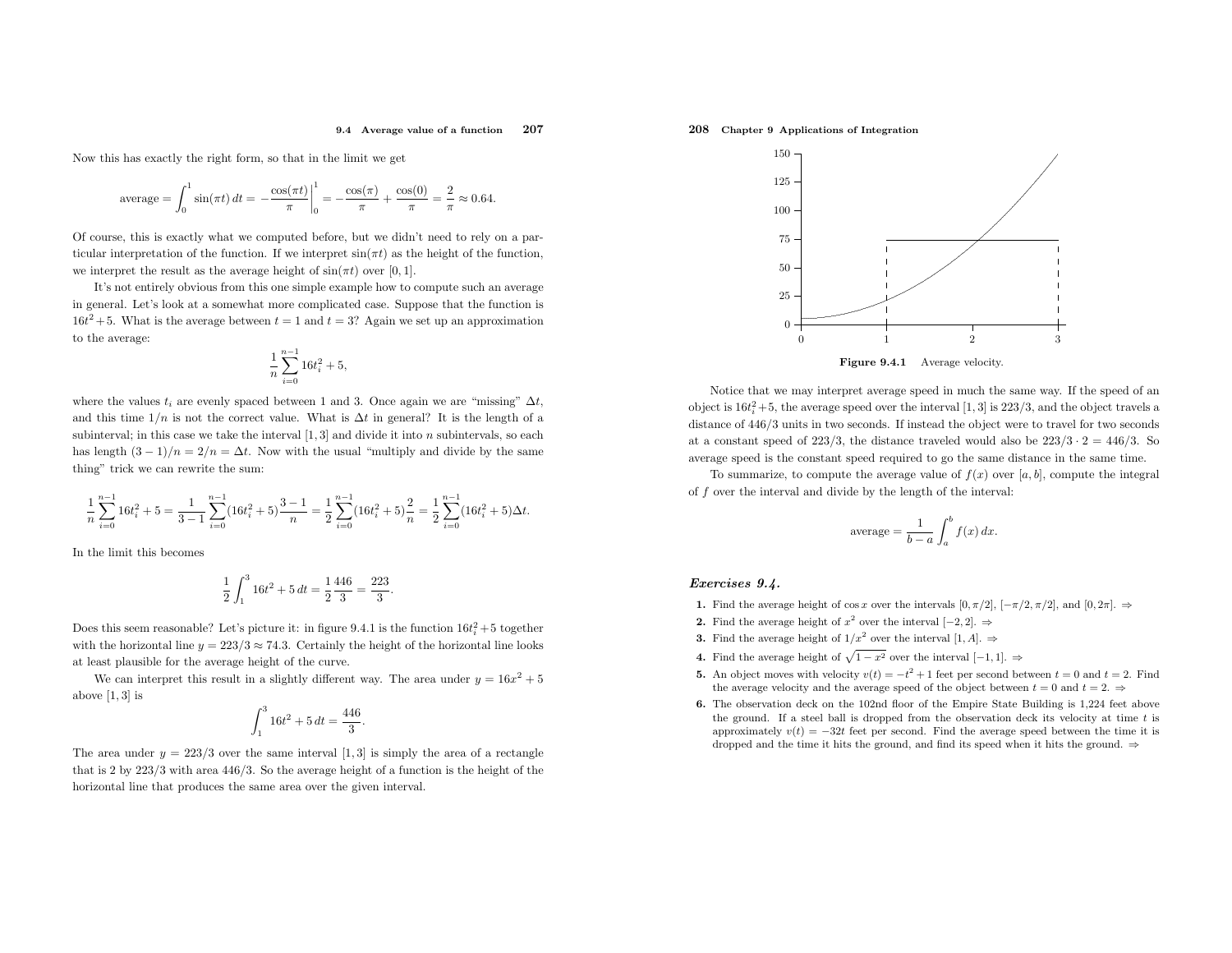#### 9.5 Work<sup>209</sup>

#### 9.5**WORK**

 <sup>A</sup> fundamental concept in classical <sup>p</sup>hysics is work: If an object is moved in <sup>a</sup> straight line against a force  $F$  for a distance  $s$  the work done is  $W = Fs$ .

EXAMPLE 9.5.1 How much work is done in lifting <sup>a</sup> <sup>10</sup> pound weight vertically <sup>a</sup> distance of <sup>5</sup> feet? The force due to gravity on <sup>a</sup> <sup>10</sup> pound weight is <sup>10</sup> pounds at the surface of the earth, and it does not change appreciably over <sup>5</sup> feet. The work done is  $\Box$  $W = 10 \cdot 5 = 50$  foot-pounds.

In reality few situations are so simple. The force might not be constant over the range of motion, as in the next example.

EXAMPLE 9.5.2 How much work is done in lifting <sup>a</sup> <sup>10</sup> pound weight from the surface of the earth to an orbit <sup>100</sup> miles above the surface? Over <sup>100</sup> miles the force due to gravity does change significantly, so we need to take this into account. The force exerted on <sup>a</sup> <sup>10</sup> pound weight at a distance r from the center of the earth is  $F = k/r^2$  and by definition it is 10 when  $r$  is the radius of the earth (we assume the earth is a sphere). How can we approximate the work done? We divide the path from the surface to orbit into  $n$  small subpaths. On each subpath the force due to gravity is roughly constant, with value  $k/r_i^2$ at distance  $r_i$ . The work to raise the object from  $r_i$  to  $r_{i+1}$  is thus approximately  $k/r_i^2 \Delta r$ and the total work is approximately

$$
\sum_{i=0}^{n-1} \frac{k}{r_i^2} \Delta r,
$$

or in the limit

$$
W = \int_{r_0}^{r_1} \frac{k}{r^2}
$$

dr,

where  $r_0$  is the radius of the earth and  $r_1$  is  $r_0$  plus 100 miles. The work is

$$
W = \int_{r_0}^{r_1} \frac{k}{r^2} dr = -\frac{k}{r} \Big|_{r_0}^{r_1} = -\frac{k}{r_1} + \frac{k}{r_0}.
$$

Using  $r_0 = 20925525$  feet we have  $r_1 = 21453525$ . The force on the 10 pound weight at the surface of the earth is 10 pounds, so  $10 = k/20925525^2$ , giving  $k = 4378775965256250$ . Then

$$
-\frac{k}{r_1} + \frac{k}{r_0} = \frac{491052320000}{95349} \approx 5150052
$$
 foot-pounds.

Note that if we assume the force due to gravity is <sup>10</sup> pounds over the whole distance we would calculate the work as  $10(r_1 - r_0) = 10 \cdot 100 \cdot 5280 = 5280000$ , somewhat higher since we don't account for the weakening of the gravitational force.  $\Box$ 

# 210 Chapter <sup>9</sup> Applications of Integration

EXAMPLE 9.5.3 How much work is done in lifting <sup>a</sup> <sup>10</sup> kilogram object from the surface of the earth to a distance  $D$  from the center of the earth? This is the same problem as before in different units, and we are not specifying <sup>a</sup> value for <sup>D</sup>. As before

$$
W = \int_{r_0}^{D} \frac{k}{r^2} dr = -\frac{k}{r} \bigg|_{r_0}^{D} = -\frac{k}{D} + \frac{k}{r_0}
$$

While "weight in pounds" is <sup>a</sup> measure of force, "weight in kilograms" is <sup>a</sup> measure of mass. To convert to force we need to use Newton's law  $F=$  ma. At the surface of the earth the acceleration due to gravity is approximately 9.8 meters per second squared, so the force is  $F = 10 \cdot 9.8 = 98$ . The units here are "kilogram-meters per second squared" or "kg m/s<sup>2"</sup>, also known as a Newton (N), so  $F = 98$  N. The radius of the earth is approximately 6378.1 kilometers or 6378100 meters. Now the problem proceeds as before. From  $F = k/r^2$  we compute k:  $98 = k/6378100^2$ ,  $k = 3.986655642 \cdot 10^{15}$ . Then the work is:

$$
W = -\frac{k}{D} + 6.250538000 \cdot 10^8
$$
 Newton-meters.

As D increases W of course gets larger, since the quantity being subtracted,  $-k/D$ , gets smaller. But note that the work W will never exceed 6.250538000  $\cdot 10^8$ , and in fact will approach this value as  $D$  gets larger. In short, with a finite amount of work, namely  $6.250538000 \cdot 10^8$  N-m, we can lift the 10 kilogram object as far as we wish from earth; we might also say that this is the work required to lift the object to infinity.  $\Box$ 

Next is an example in which the force is constant, but there are many objects moving different distances.

EXAMPLE 9.5.4 Suppose that <sup>a</sup> water tank is shaped like <sup>a</sup> right circular cone with the tip at the bottom, and has height <sup>10</sup> meters and radius <sup>2</sup> meters at the top. If the tank is full, how much work is required to pump all the water out over the top? Here we have <sup>a</sup> large number of atoms of water that must be lifted different distances to get to the top of the tank. Fortunately, we don't really have to deal with individual atoms—we canconsider all the atoms at <sup>a</sup> <sup>g</sup>iven depth together.

To approximate the work, we can divide the water in the tank into horizontal sections, approximate the volume of water in <sup>a</sup> section by <sup>a</sup> thin disk, and compute the amount of work required to lift each disk to the top of the tank. As usual, we take the limit as the sections get thinner and thinner to get the total work.

At depth h the circular cross-section through the tank has radius  $r = (10 - h)/5$ , by similar triangles, and area  $\pi (10-h)^2/25$ . A section of the tank at depth h thus has volume approximately  $\pi (10 - h)^2 / 25 \Delta h$  and so contains  $\sigma \pi (10 - h)^2 / 25 \Delta h$  kilograms of water,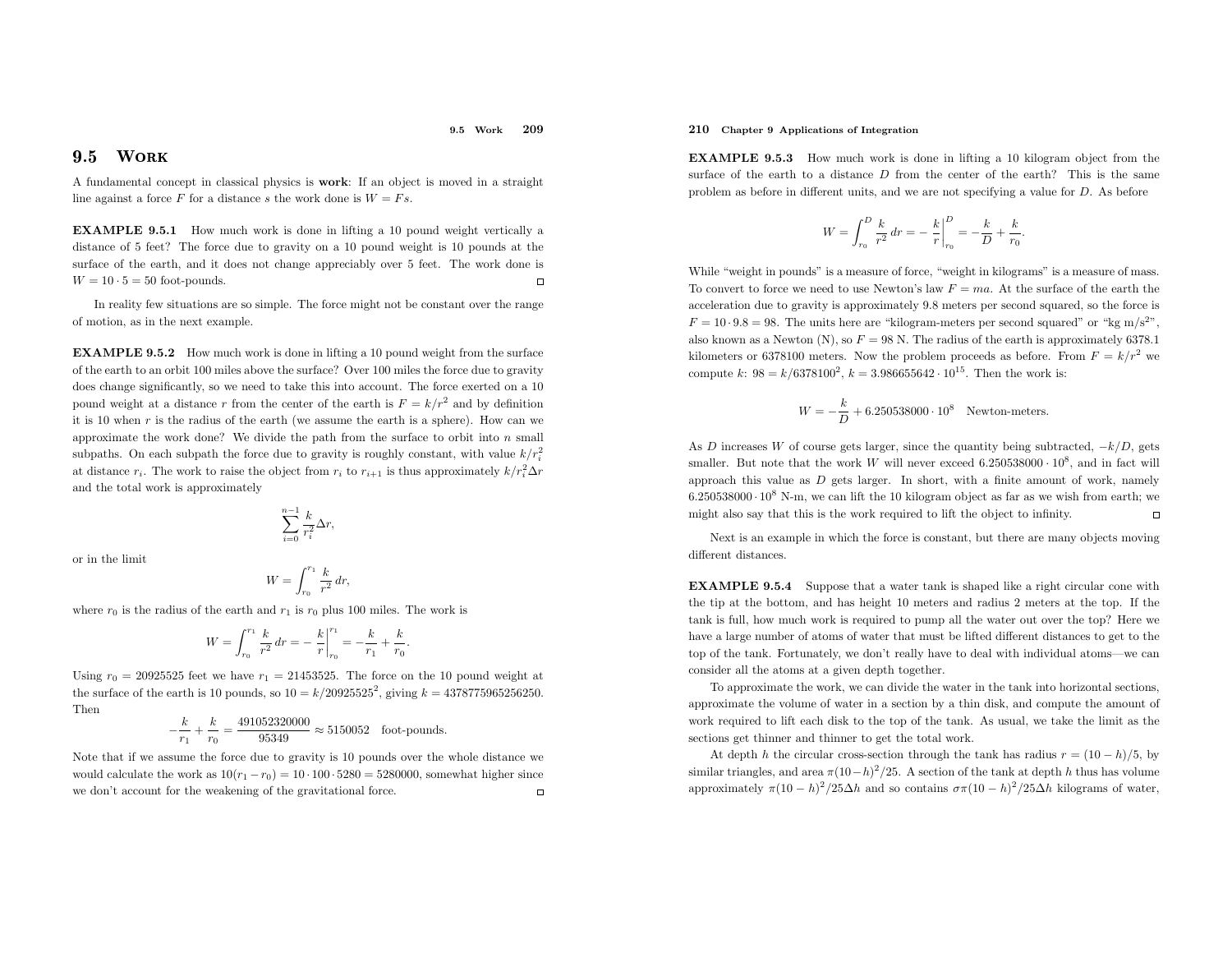

 $\Box$ 



 $5(x_i - 0.1)\Delta x$ . The total work is approximately

$$
\sum_{i=0}^{n-1} 5(x_i - 0.1)\Delta x
$$

and in the limit

$$
W = \int_{0.1}^{0.08} 5(x - 0.1) dx = \left. \frac{5(x - 0.1)^2}{2} \right|_{0.1}^{0.08} = \frac{5(0.08 - 0.1)^2}{2} - \frac{5(0.1 - 0.1)^2}{2} = \frac{1}{1000} \text{ N-m}.
$$

The other values we seek simply use different limits. To compress the spring from <sup>0</sup>.<sup>08</sup> meters to <sup>0</sup>.<sup>05</sup> meters takes

$$
W = \int_{0.08}^{0.05} 5(x - 0.1) dx = \frac{5(x - 0.1)^2}{2} \Big|_{0.08}^{0.05} = \frac{5(0.05 - 0.1)^2}{2} - \frac{5(0.08 - 0.1)^2}{2} = \frac{21}{4000} \text{ N-m}
$$

and to stretch the spring from <sup>0</sup>.<sup>1</sup> meters to <sup>0</sup>.<sup>15</sup> meters requires

$$
W = \int_{0.1}^{0.15} 5(x - 0.1) dx = \frac{5(x - 0.1)^2}{2} \Big|_{0.1}^{0.15} = \frac{5(0.15 - 0.1)^2}{2} - \frac{5(0.1 - 0.1)^2}{2} = \frac{1}{160} \text{ N-m}.
$$

#### Exercises 9.5.

- 1. How much work is done in lifting <sup>a</sup> <sup>100</sup> kilogram weight from the surface of the earth to anorbit 35,786 kilometers above the surface of the earth?  $\Rightarrow$
- 2. How much work is done in lifting <sup>a</sup> <sup>100</sup> kilogram weight from an orbit <sup>1000</sup> kilometers above the surface of the earth to an orbit 35,786 kilometers above the surface of the earth?  $\Rightarrow$
- **3.** A water tank has the shape of an upright cylinder with radius  $r = 1$  meter and height 10 meters. If the depth of the water is <sup>5</sup> meters, how much work is required to pump all the water out the top of the tank? <sup>⇒</sup>
- 4. Suppose the tank of the previous problem is lying on its side, so that the circular ends are vertical, and that it has the same amount of water as before. How much work is required to pump the water out the top of the tank (which is now <sup>2</sup> meters above the bottom of the tank)? <sup>⇒</sup>
- **5.** A water tank has the shape of the bottom half of a sphere with radius  $r = 1$  meter. If the tank is full, how much work is required to pump all the water out the top of the tank?  $\Rightarrow$
- **6.** A spring has constant  $k = 10 \text{ kg/s}^2$ . How much work is done in compressing it 1/10 meter from its natural length?  $\Rightarrow$
- 7. <sup>A</sup> force of <sup>2</sup> Newtons will compress <sup>a</sup> spring from <sup>1</sup> meter (its natural length) to 0.8 meters. How much work is required to stretch the spring from 1.1 meters to 1.5 meters?  $\Rightarrow$
- 8. <sup>A</sup> <sup>20</sup> meter long steel cable has density <sup>2</sup> kilograms per meter, and is hanging straight down. How much work is required to lift the entire cable to the height of its top end?  $\Rightarrow$



2

Figure 9.5.1 Cross-section of <sup>a</sup> conical water tank.

where  $\sigma$  is the density of water in kilograms per cubic meter;  $\sigma \approx 1000$ . The force due to gravity on this much water is  $9.8\sigma\pi(10-h)^2/25\Delta h$ , and finally, this section of water must be lifted a distance h, which requires  $h9.8\sigma\pi(10-h)^2/25\Delta h$  Newton-meters of work. The total work is therefore

$$
W = \frac{9.8\sigma\pi}{25} \int_0^{10} h(10 - h)^2 dh = \frac{980000}{3} \pi \approx 1026254
$$
 Newton-meters.

<sup>A</sup> spring has <sup>a</sup> "natural length," its length if nothing is stretching or compressing it. If the spring is either stretched or compressed the spring provides an opposing force; according to **Hooke's Law** the magnitude of this force is proportional to the distance the spring has been stretched or compressed:  $F = kx$ . The constant of proportionality, k, of course depends on the spring. Note that  $x$  here represents the *change* in length from the natural length.

**EXAMPLE 9.5.5** Suppose  $k = 5$  for a given spring that has a natural length of 0.1 meters. Suppose <sup>a</sup> force is applied that compresses the spring to length <sup>0</sup>.08. What is the magnitude of the force? Assuming that the constant  $k$  has appropriate dimensions (namely, kg/s<sup>2</sup>), the force is  $5(0.1 - 0.08) = 5(0.02) = 0.1$  Newtons.  $\Box$ 

EXAMPLE 9.5.6 How much work is done in compressing the spring in the previous example from its natural length to <sup>0</sup>.<sup>08</sup> meters? From <sup>0</sup>.<sup>08</sup> meters to <sup>0</sup>.<sup>05</sup> meters? How much work is done to stretch the spring from <sup>0</sup>.<sup>1</sup> meters to <sup>0</sup>.<sup>15</sup> meters? We can approximate the work by dividing the distance that the spring is compressed (or stretched) into small subintervals. Then the force exerted by the spring is approximately constant over the subinterval, so the work required to compress the spring from  $x_i$  to  $x_{i+1}$  is approximately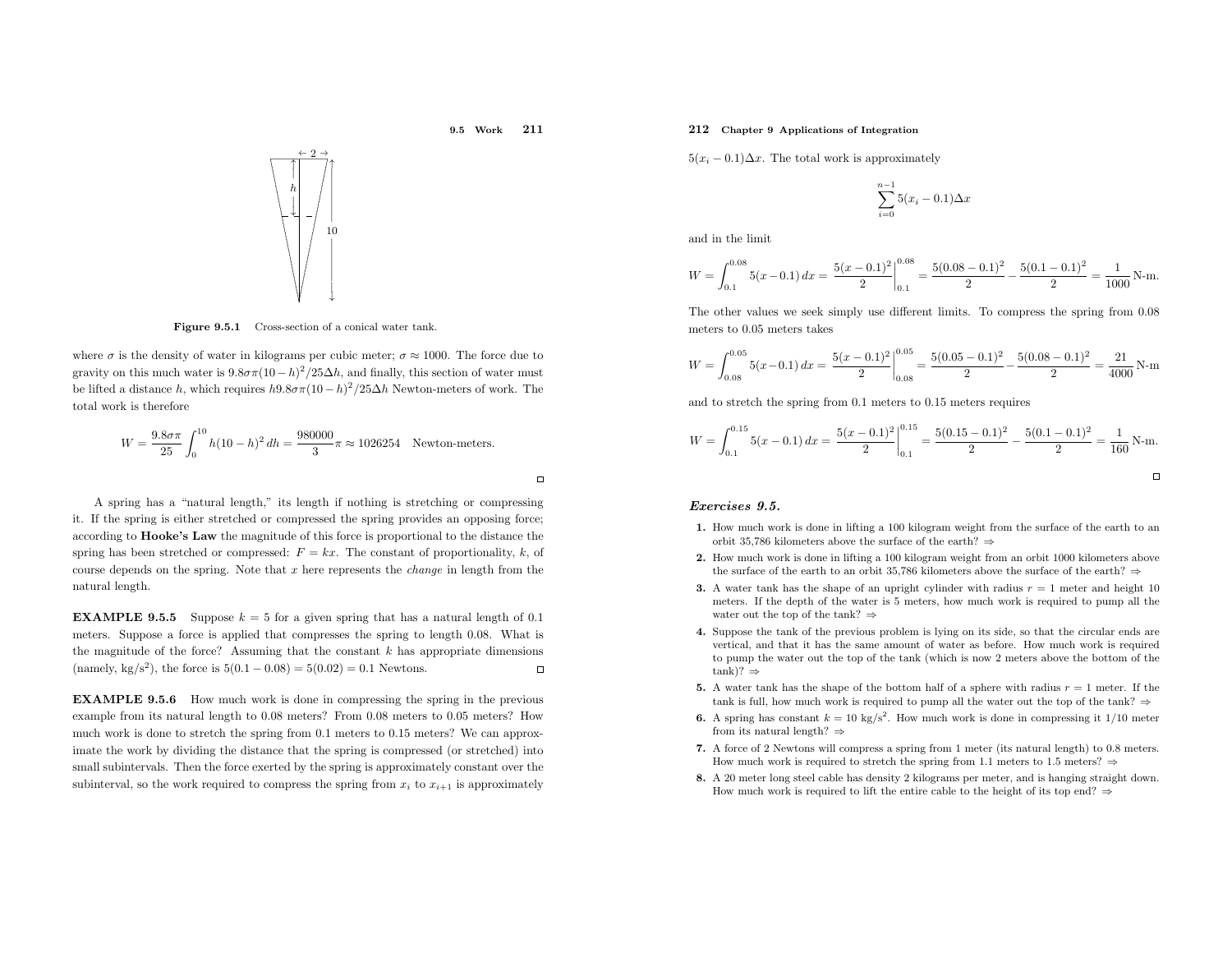#### 9.6 Center of Mass <sup>213</sup>

- 9. The cable in the previous problem has <sup>a</sup> <sup>100</sup> kilogram bucket of concrete attached to its lower end. How much work is required to lift the entire cable and bucket to the height of its topend?⇒
- 10. Consider again the cable and bucket of the previous problem. How much work is required to lift the bucket <sup>10</sup> meters by raising the cable <sup>10</sup> meters? (The top half of the cable ends up at the height of the top end of the cable, while the bottom half of the cable is lifted <sup>10</sup>meters.)⇒

#### 9.66 CENTER OF MASS

Suppose <sup>a</sup> beam is <sup>10</sup> meters long, and that there are three weights on the beam: <sup>a</sup> <sup>10</sup> kilogram weight <sup>3</sup> meters from the left end, <sup>a</sup> <sup>5</sup> kilogram weight <sup>6</sup> meters from the left end, and <sup>a</sup> <sup>4</sup> kilogram weight <sup>8</sup> meters from the left end. Where should <sup>a</sup> fulcrum be <sup>p</sup>laced so that the beam balances? Let's assign <sup>a</sup> scale to the beam, from <sup>0</sup> at the left end to <sup>10</sup> at the right, so that we can denote locations on the beam simply as  $x$  coordinates; the weights are at  $x = 3$ ,  $x = 6$ , and  $x = 8$ , as in figure 9.6.1.



**Figure 9.6.1** A beam with three masses.

Suppose to begin with that the fulcrum is placed at  $x = 5$ . What will happen? Each weight applies a force to the beam that tends to rotate it around the fulcrum; this effect is measured by <sup>a</sup> quantity called torque, proportional to the mass times the distance from the fulcrum. Of course, weights on different sides of the fulcrum rotate the beam in opposite directions. We can distinguish this by using <sup>a</sup> signed distance in the formula for torque. So with the fulcrum at 5, the torques induced by the three weights will be proportional to  $(3-5)10 = -20$ ,  $(6-5)5 = 5$ , and  $(8-5)4 = 12$ . For the beam to balance, the sum of the torques must be zero; since the sum is  $-20 + 5 + 12 = -3$ , the beam rotates counter-clockwise, and to get the beam to balance we need to move the fulcrum to the left. To calculate exactly where the fulcrum should be, we let  $\bar{x}$  denote the location of the fulcrum when the beam is in balance. The total torque on the beam is then $(3 - \bar{x})10 + (6 - \bar{x})5 + (8 - \bar{x})4 = 92 - 19\bar{x}$ . Since the beam balances at  $\bar{x}$  it must be that  $92 - 19\bar{x} = 0$  or  $\bar{x} = 92/19 \approx 4.84$ , that is, the fulcrum should be placed at  $x = 92/19$  to balance the beam.

Now suppose that we have <sup>a</sup> beam with varying density—some portions of the beam contain more mass than other portions of the same size. We want to figure out where to put the fulcrum so that the beam balances.

# 214 Chapter <sup>9</sup> Applications of Integration

 $\bar{x}$ 

| $\mid m_0 \mid m_1 \mid m_2 \mid m_3 \mid m_4 \mid m_5 \mid m_6 \mid m_7 \mid m_8 \mid m_9$ |  |  |  |  |  |  |  |  |  |
|---------------------------------------------------------------------------------------------|--|--|--|--|--|--|--|--|--|
|---------------------------------------------------------------------------------------------|--|--|--|--|--|--|--|--|--|

### Figure 9.6.2 <sup>A</sup> solid beam.

**EXAMPLE 9.6.1** Suppose the beam is 10 meters long and that the density is  $1 + x$ kilograms per meter at location  $x$  on the beam. To approximate the solution, we can think of the beam as <sup>a</sup> sequence of weights "on" <sup>a</sup> beam. For example, we can think of the portion of the beam between  $x = 0$  and  $x = 1$  as a weight sitting at  $x = 0$ , the portion between  $x = 1$  and  $x = 2$  as a weight sitting at  $x = 1$ , and so on, as indicated in figure 9.6.2. We then approximate the mass of the weights by assuming that each portion of the beamhas constant density. So the mass of the first weight is approximately  $m_0 = (1 + 0)1 = 1$  kilograms, namely, (1 <sup>+</sup> 0) kilograms per meter times <sup>1</sup> meter. The second weight is  $m_1 = (1 + 1)1 = 2$  kilograms, and so on to the tenth weight with  $m_9 = (1 + 9)1 = 10$ kilograms. So in this case the total torque is

 $(0 - \bar{x})m_0 + (1 - \bar{x})m_1 + \cdots + (9 - \bar{x})m_9 = (0 - \bar{x})1 + (1 - \bar{x})2 + \cdots + (9 - \bar{x})10.$ 

If we set this to zero and solve for  $\bar{x}$  we get  $\bar{x} = 6$ . In general, if we divide the beam into *n* portions, the mass of weight number *i* will be  $m_i = (1 + x_i)(x_{i+1} - x_i) = (1 + x_i)\Delta x$ and the torque induced by weight number i will be  $(x_i - \bar{x})m_i = (x_i - \bar{x})(1 + x_i)\Delta x$ . The total torque is then

$$
(x_0 - \bar{x})(1 + x_0)\Delta x + (x_1 - \bar{x})(1 + x_1)\Delta x + \dots + (x_{n-1} - \bar{x})(1 + x_{n-1})\Delta x
$$
  
= 
$$
\sum_{i=0}^{n-1} x_i(1 + x_i)\Delta x - \sum_{i=0}^{n-1} \bar{x}(1 + x_i)\Delta x
$$
  
= 
$$
\sum_{i=0}^{n-1} x_i(1 + x_i)\Delta x - \bar{x}\sum_{i=0}^{n-1} (1 + x_i)\Delta x.
$$

If we set this equal to zero and solve for  $\bar{x}$  we get an approximation to the balance point of the beam:

$$
0 = \sum_{i=0}^{n-1} x_i (1+x_i) \Delta x - \bar{x} \sum_{i=0}^{n-1} (1+x_i) \Delta x
$$

$$
\sum_{i=0}^{n-1} (1+x_i) \Delta x = \sum_{i=0}^{n-1} x_i (1+x_i) \Delta x
$$

$$
\bar{x} = \frac{\sum_{i=0}^{n-1} x_i (1+x_i) \Delta x}{\sum_{i=0}^{n-1} (1+x_i) \Delta x}.
$$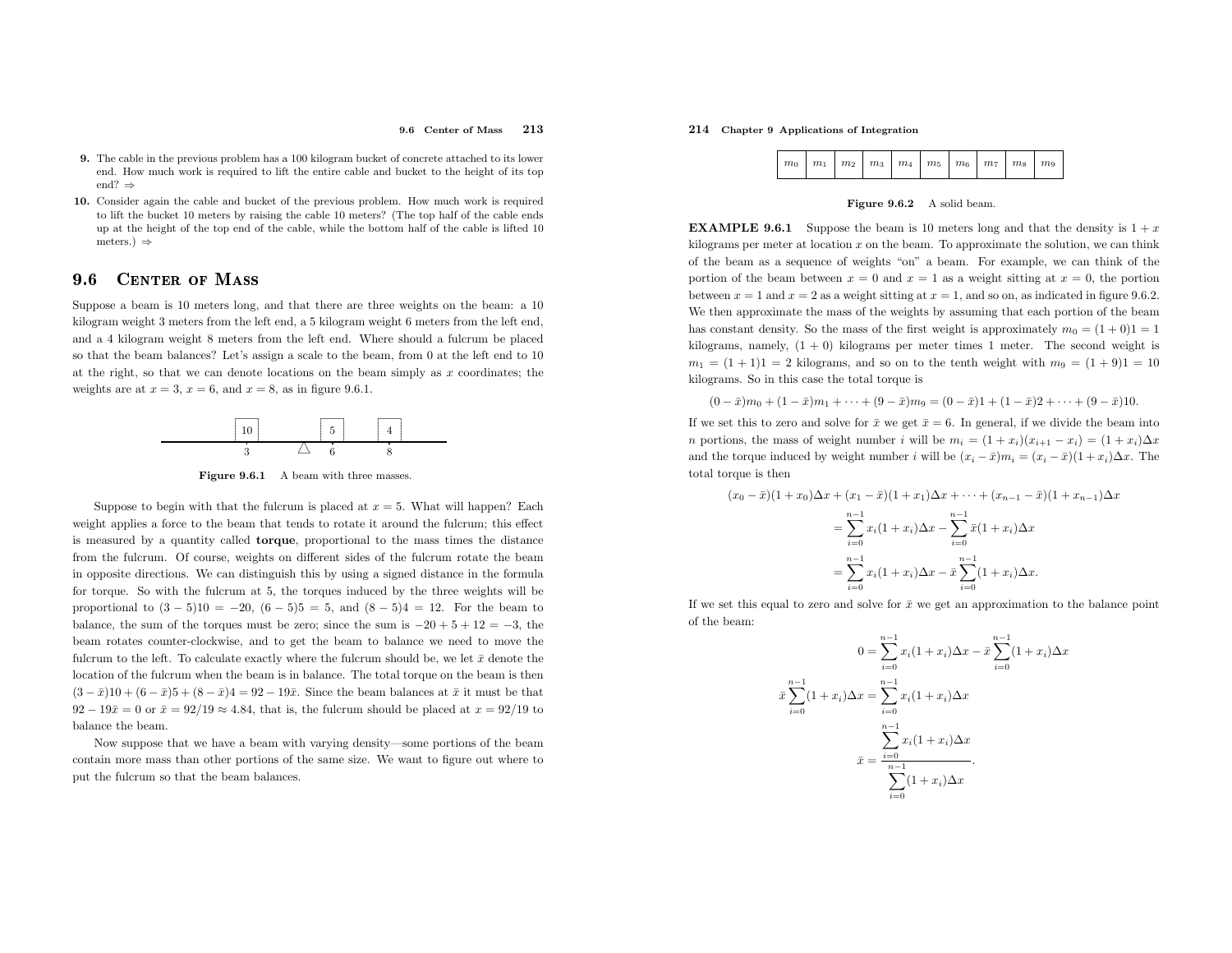$\Box$ 

The denominator of this fraction has <sup>a</sup> very familiar interpretation. Consider one term of the sum in the denominator:  $(1+x_i)\Delta x$ . This is the density near  $x_i$  times a short length,  $\Delta x$ , which in other words is approximately the mass of the beam between  $x_i$  and  $x_{i+1}$ . When we add these up we get approximately the mass of the beam.

Now each of the sums in the fraction has the right form to turn into an integral, whichin turn gives us the exact value of  $\bar{x}$ :

$$
\bar{x} = \frac{\int_0^{10} x(1+x) \, dx}{\int_0^{10} (1+x) \, dx}.
$$

The numerator of this fraction is called the moment of the system around zero:

$$
\int_0^{10} x(1+x) \, dx = \int_0^{10} x + x^2 \, dx = \frac{1150}{3},
$$

and the denominator is the mass of the beam:

$$
\int_0^{10} (1+x) \, dx = 60,
$$

and the balance point, officially called the center of mass, is

$$
\bar{x} = \frac{1150}{3} \frac{1}{60} = \frac{115}{18} \approx 6.39.
$$

It should be apparent that there was nothing special about the density function  $\sigma(x) =$  $1 + x$  or the length of the beam, or even that the left end of the beam is at the origin. In general, if the density of the beam is  $\sigma(x)$  and the beam covers the interval [a, b], the moment of the beam around zero is

$$
M_0 = \int_a^b x \sigma(x) \, dx
$$

and the total mass of the beam is

$$
M = \int_{a}^{b} \sigma(x) \, dx
$$

and the center of mass is at

$$
\bar{x}=\frac{M_0}{M}
$$

**EXAMPLE 9.6.2** Suppose a beam lies on the x-axis between 20 and 30, and has density function  $\sigma(x) = x - 19$ . Find the center of mass. This is the same as the previous example

# 216 Chapter <sup>9</sup> Applications of Integration

except that the beam has been moved. Note that the density at the left end is  $20-19=1$ and at the right end is  $30 - 19 = 11$ , as before. Hence the center of mass must be at approximately  $20 + 6.39 = 26.39$ . Let's see how the calculation works out.

$$
M_0 = \int_{20}^{30} x(x - 19) \, dx = \int_{20}^{30} x^2 - 19x \, dx = \left. \frac{x^3}{3} - \frac{19x^2}{2} \right|_{20}^{30} = \frac{4750}{3}
$$
\n
$$
M = \int_{20}^{30} x - 19 \, dx = \left. \frac{x^2}{2} - 19x \right|_{20}^{30} = 60
$$
\n
$$
\frac{M_0}{M} = \frac{4750}{3} \frac{1}{60} = \frac{475}{18} \approx 26.39.
$$

 $\Box$ 

EXAMPLE 9.6.3 Suppose <sup>a</sup> flat <sup>p</sup>late of uniform density has the shape contained by  $y = x^2$ ,  $y = 1$ , and  $x = 0$ , in the first quadrant. Find the center of mass. (Since the density is constant, the center of mass depends only on the shape of the <sup>p</sup>late, not the density, or in other words, this is <sup>a</sup> purely geometric quantity. In such <sup>a</sup> case the center of mass is called the centroid.)



Figure 9.6.3 Center of mass for a two dimensional plate.

This is <sup>a</sup> two dimensional problem, but it can be solved as if it were two one dimensional problems: we need to find the x and y coordinates of the center of mass,  $\bar{x}$  and  $\bar{y}$ , and fortunately we can do these independently. Imagine looking at the <sup>p</sup>late edge on, from below the <sup>x</sup>-axis. The <sup>p</sup>late will appear to be <sup>a</sup> beam, and the mass of <sup>a</sup> short sectionof the "beam", say between  $x_i$  and  $x_{i+1}$ , is the mass of a strip of the plate between  $x_i$ and  $x_{i+1}$ . See figure 9.6.3 showing the plate from above and as it appears edge on. Since the plate has uniform density we may as well assume that  $\sigma = 1$ . Then the mass of the plate between  $x_i$  and  $x_{i+1}$  is approximately  $m_i = \sigma(1 - x_i^2) \Delta x = (1 - x_i^2) \Delta x$ . Now we can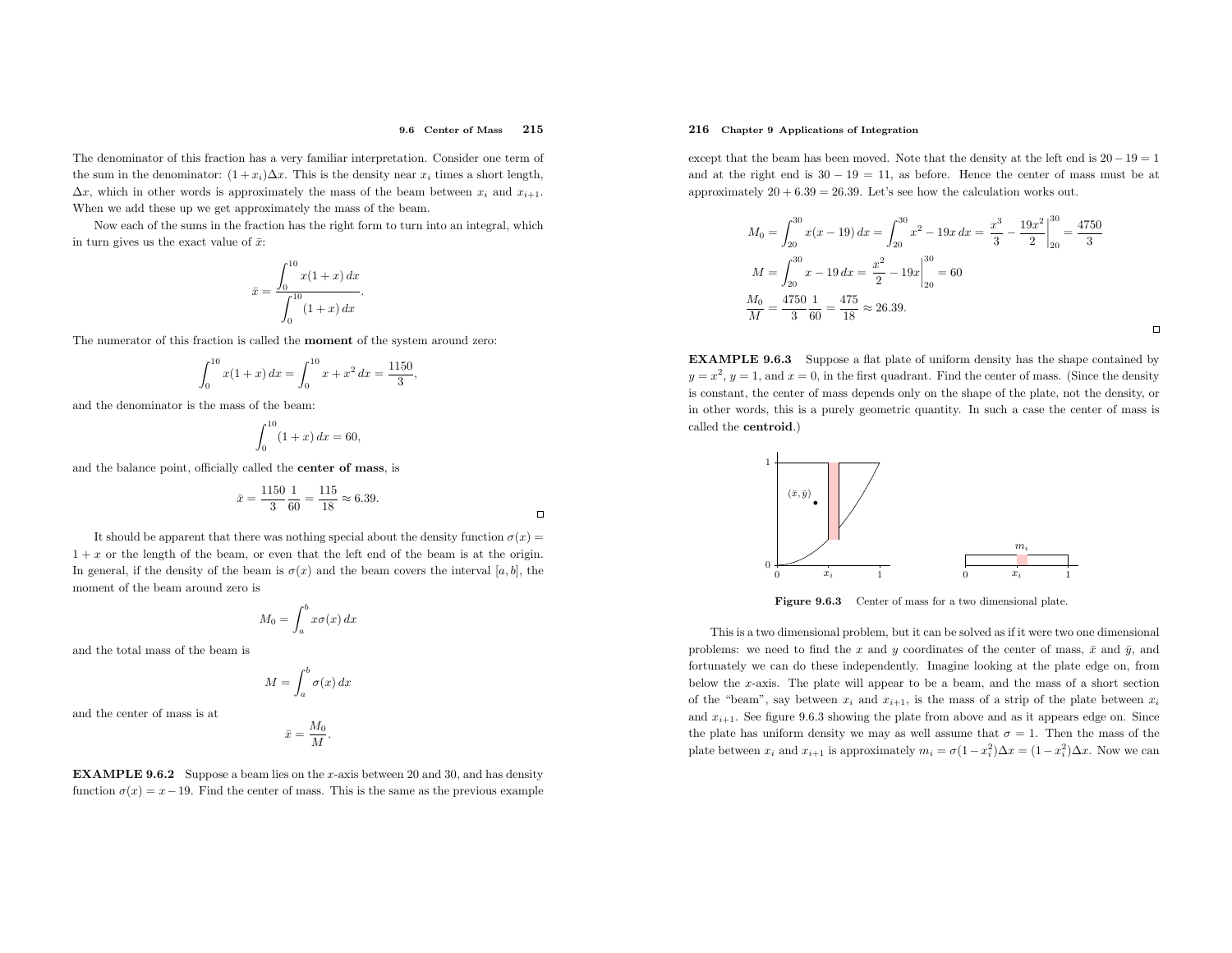9.6 Center of Mass <sup>217</sup>

compute the moment around the <sup>y</sup>-axis:

$$
M_y = \int_0^1 x(1 - x^2) \, dx = \frac{1}{4}
$$

and the total mass

$$
M = \int_0^1 (1 - x^2) \, dx = \frac{2}{3}
$$

and finally

$$
\bar{x} = \frac{1}{4} \frac{3}{2} = \frac{3}{8}
$$

Next we do the same thing to find  $\bar{y}$ . The mass of the plate between  $y_i$  and  $y_{i+1}$  is approximately  $n_i = \sqrt{y} \Delta y$ , so

 $M_x = \int_0^1 y\sqrt{y} dy = \frac{2}{5}$ 

and

$$
\bar{y} = \frac{2}{5} \frac{3}{2} = \frac{3}{5},
$$

since the total mass  $M$  is the same. The center of mass is shown in figure 9.6.3.

EXAMPLE 9.6.4 Find the center of mass of <sup>a</sup> thin, uniform <sup>p</sup>late whose shape is the region between  $y = \cos x$  and the x-axis between  $x = -\pi/2$  and  $x = \pi/2$ . It is clear that  $\bar{x} = 0$ , but for practice let's compute it anyway. We will need the total mass, so we compute it first:

$$
M = \int_{-\pi/2}^{\pi/2} \cos x \, dx = \sin x \Big|_{-\pi/2}^{\pi/2} = 2.
$$

The moment around the <sup>y</sup>-axis is

$$
M_y = \int_{-\pi/2}^{\pi/2} x \cos x \, dx = \cos x + x \sin x \Big|_{-\pi/2}^{\pi/2} = 0
$$

and the moment around the <sup>x</sup>-axis is

$$
M_x = \int_0^1 y \cdot 2 \arccos y \, dy = y^2 \arccos y - \frac{y\sqrt{1-y^2}}{2} + \frac{\arcsin y}{2} \bigg|_0^1 = \frac{\pi}{4}.
$$

Thus

$$
\bar{x} = \frac{0}{2}, \quad \bar{y} = \frac{\pi}{8} \approx 0.393.
$$

# 218 Chapter <sup>9</sup> Applications of Integration

#### Exercises 9.6.

- 1. A beam 10 meters long has density  $\sigma(x) = x^2$  at distance x from the left end of the beam. Find the center of mass  $\bar{x}$ .  $\Rightarrow$
- 2. A beam 10 meters long has density  $\sigma(x) = \sin(\pi x/10)$  at distance x from the left end of the beam. Find the center of mass  $\bar{x}$ .  $\Rightarrow$
- 3. A beam 4 meters long has density  $\sigma(x) = x^3$  at distance x from the left end of the beam. Find the center of mass  $\bar{x}$ .  $\Rightarrow$

4. Verify that 
$$
\int 2x \arccos x \, dx = x^2 \arccos x - \frac{x\sqrt{1-x^2}}{2} + \frac{\arcsin x}{2} + C.
$$

- 5. A thin plate lies in the region between  $y = x^2$  and the x-axis between  $x = 1$  and  $x = 2$ . Find the centroid.  $\Rightarrow$
- **6.** A thin plate fills the upper half of the unit circle  $x^2 + y^2 = 1$ . Find the centroid.  $\Rightarrow$
- 7. A thin plate lies in the region contained by  $y = x$  and  $y = x^2$ . Find the centroid.  $\Rightarrow$
- 8. A thin plate lies in the region contained by  $y = 4 x^2$  and the x-axis. Find the centroid. ⇒
- **9.** A thin plate lies in the region contained by  $y = x^{1/3}$  and the x-axis between  $x = 0$  and  $x = 1$ . Find the centroid.  $\Rightarrow$
- 10. A thin plate lies in the region contained by  $\sqrt{x} + \sqrt{y} = 1$  and the axes in the first quadrant. Find the centroid.  $\Rightarrow$
- 11. A thin plate lies in the region between the circle  $x^2 + y^2 = 4$  and the circle  $x^2 + y^2 = 1$ , above the x-axis. Find the centroid.  $\Rightarrow$
- **12.** A thin plate lies in the region between the circle  $x^2 + y^2 = 4$  and the circle  $x^2 + y^2 = 1$  in the first quadrant. Find the centroid.  $\Rightarrow$
- **13.** A thin plate lies in the region between the circle  $x^2 + y^2 = 25$  and the circle  $x^2 + y^2 = 16$ above the x-axis. Find the centroid.  $\Rightarrow$

#### 9.77 KINETIC ENERGY; IMPROPER INTEGRALS

Recall example 9.5.3 in which we computed the work required to lift an object from the surface of the earth to some large distance  $D$  away. Since  $F = k/x^2$  we computed

$$
\int_{r_0}^{D} \frac{k}{x^2} \, dx = -\frac{k}{D} + \frac{k}{r_0}
$$

We noticed that as  $D$  increases,  $k/D$  decreases to zero so that the amount of work increases to  $k/r_0$ . More precisely,

$$
\lim_{D \to \infty} \int_{r_0}^{D} \frac{k}{x^2} dx = \lim_{D \to \infty} -\frac{k}{D} + \frac{k}{r_0} = \frac{k}{r_0}
$$

We might reasonably describe this calculation as computing the amount of work requiredto lift the object "to infinity," and abbreviate the limit as

$$
\lim_{D \to \infty} \int_{r_0}^D \frac{k}{x^2} dx = \int_{r_0}^\infty \frac{k}{x^2} dx.
$$

$$
\overline{a}
$$

 $\Box$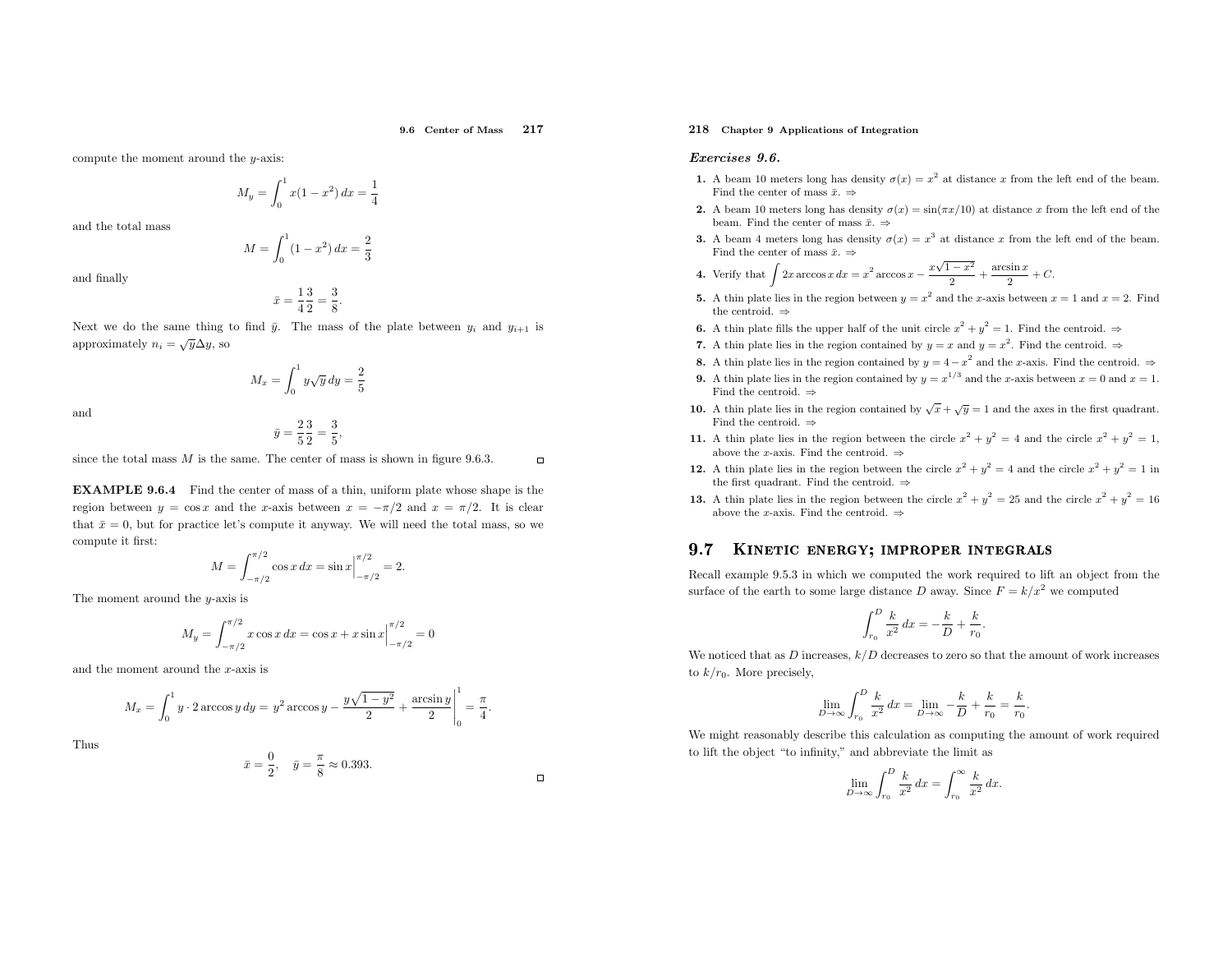#### 9.7 Kinetic energy; improper integrals <sup>219</sup>

Such an integral, with <sup>a</sup> limit of infinity, is called an improper integral. This is <sup>a</sup> bit unfortunate, since it's not really "improper" to do this, nor is it really "an integral"—it is an abbreviation for the limit of <sup>a</sup> particular sort of integral. Nevertheless, we're stuck with the term, and the operation itself is perfectly legitimate. It may at first seem odd that <sup>a</sup> finite amount of work is sufficient to lift an object to "infinity", but sometimes surprising things are nevertheless true, and this is such <sup>a</sup> case. If the value of an improper integral is <sup>a</sup> finite number, as in this example, we say that the integral converges, and if not we say that the integral diverges.

Here's another way, perhaps even more surprising, to interpret this calculation. We know that one interpretation of

$$
\int_1^D \frac{1}{x^2} \, dx
$$

is the area under  $y = 1/x^2$  from  $x = 1$  to  $x = D$ . Of course, as D increases this area increases. But since

,

$$
\int_{1}^{D} \frac{1}{x^2} \, dx = -\frac{1}{D} + \frac{1}{1}
$$

while the area increases, it never exceeds 1, that is

$$
\int_{1}^{\infty} \frac{1}{x^2} \, dx = 1.
$$

The area of the infinite region under  $y = 1/x^2$  from  $x = 1$  to infinity is finite.

Consider a slightly different sort of improper integral:  $\int_{-\infty}^{\infty} xe^{-x^2} dx$ . There are two −∞ ways we might try to compute this. First, we could break it up into two more familiar integrals:

$$
\int_{-\infty}^{\infty} xe^{-x^2} dx = \int_{-\infty}^{0} xe^{-x^2} dx + \int_{0}^{\infty} xe^{-x^2} dx.
$$

Now we do these as before:

$$
\int_{-\infty}^{0} xe^{-x^2} dx = \lim_{D \to \infty} -\frac{e^{-x^2}}{2} \bigg|_{-D}^{0} = -\frac{1}{2},
$$

and



#### so

 $\int_{-\infty}^{\infty} xe^{-x^2} dx = -\frac{1}{2} + \frac{1}{2} = 0.$ −∞

# 220 Chapter <sup>9</sup> Applications of Integration

Alternately, we might try

$$
\int_{-\infty}^{\infty} x e^{-x^2} dx = \lim_{D \to \infty} \int_{-D}^{D} x e^{-x^2} dx = \lim_{D \to \infty} \left. -\frac{e^{-x^2}}{2} \right|_{-D}^{D} = \lim_{D \to \infty} \left. -\frac{e^{-D^2}}{2} + \frac{e^{-D^2}}{2} \right| = 0.
$$

So we get the same answer either way. This does not always happen; sometimes the second approac<sup>h</sup> <sup>g</sup>ives <sup>a</sup> finite number, while the first approac<sup>h</sup> does not; the exercises provide examples. In general, we interpret the integral  $\int_{-\infty}^{\infty} f(x) dx$  according to the first method: −∞both integrals  $\int_{-\infty}^{a} f(x) dx$  and  $\int_{a}^{\infty} f(x) dx$  must converge for the original integral to converge. The second approach does turn out to be useful; when  $\lim_{D\to\infty}\int_{-D}^D f(x)\,dx =$ and L is finite, then L is called the **Cauchy Principal Value** of  $\int_{-\infty}^{\infty} f(x) dx$ .  $= L$ , −∞Here's <sup>a</sup> more concrete application of these ideas. We know that in genera<sup>l</sup>

$$
W = \int_{x_0}^{x_1} F \, dx
$$

is the work done against the force  $F$  in moving from  $x_0$  to  $x_1$ . In the case that  $F$  is the force of gravity exerted by the earth, it is customary to make  $F < 0$  since the force is "downward." This makes the work  $W$  negative when it should be positive, so typically the work in this case is defined as

$$
W = -\int_{x_0}^{x_1} F \, dx.
$$

Also, by Newton's Law,  $F= ma(t)$ . This means that

$$
W = -\int_{x_0}^{x_1} ma(t) \, dx.
$$

Unfortunately this integral is a bit problematic:  $a(t)$  is in terms of t, while the limits and the "dx" are in terms of x. But x and t are certainly related here:  $x = x(t)$  is the function that gives the position of the object at time t, so  $v = v(t) = dx/dt = x'(t)$  is its velocity and  $a(t) = v'(t) = x''(t)$ . We can use  $v = x'(t)$  as a substitution to convert the integral from " $dx$ " to " $dv$ " in the usual way, with a bit of cleverness along the way:

$$
dv = x''(t) dt = a(t) dt = a(t) \frac{dt}{dx} dx
$$

$$
\frac{dx}{dt} dv = a(t) dx
$$

$$
v dv = a(t) dx.
$$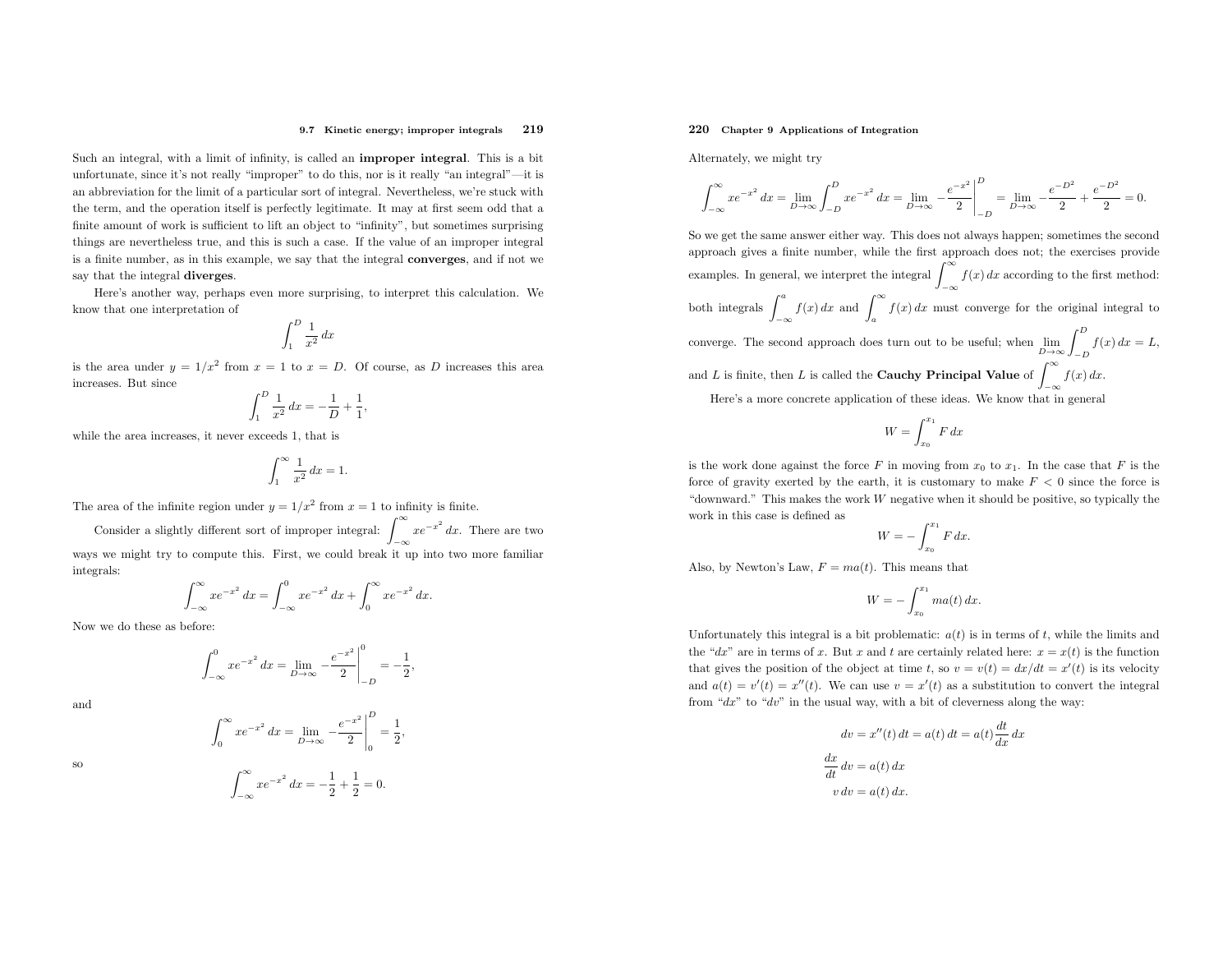#### 9.7 Kinetic energy; improper integrals 221

Substituting in the integral:

$$
W = -\int_{x_0}^{x_1} ma(t) dx = -\int_{v_0}^{v_1} mv dv = -\frac{mv^2}{2}\Big|_{v_0}^{v_1} = -\frac{mv_1^2}{2} + \frac{mv_0^2}{2}.
$$

You may recall seeing the expression  $mv^2/2$  in a physics course—it is called the **kinetic**  energy of the object. We have shown here that the work done in moving the object fromone <sup>p</sup>lace to another is the same as the change in kinetic energy.

We know that the work required to move an object from the surface of the earth to infinity is

$$
W = \int_{r_0}^{\infty} \frac{k}{r^2} dr = \frac{k}{r_0}
$$

At the surface of the earth the acceleration due to gravity is approximately 9.8 meters per second squared, so the force on an object of mass  $m$  is  $F = 9.8m$ . The radius of the earth is approximately 6378.1 kilometers or <sup>6378100</sup> meters. Since the force due to gravityobeys an inverse square law,  $F = k/r^2$  and  $9.8m = k/6378100^2$ ,  $k = 398665564178000m$ and  $W = 62505380m$ .

Now suppose that the initial velocity of the object,  $v_0$ , is just enough to get it to infinity, that is, just enoug<sup>h</sup> so that the object never slows to <sup>a</sup> stop, but so that its speeddecreases to zero, i.e., so that  $v_1 = 0$ . Then

$$
62505380m = W = -\frac{mv_1^2}{2} + \frac{mv_0^2}{2} = \frac{mv_0^2}{2}
$$

so

 $v_0 = \sqrt{125010760} \approx 11181$  meters per second,

or about <sup>40251</sup> kilometers per hour. This speed is called the escape velocity. Notice that the mass of the object, <sup>m</sup>, canceled out at the last step; the escape velocity is the same for all objects. Of course, it takes considerably more energy to get <sup>a</sup> large object up to <sup>40251</sup> kph than <sup>a</sup> small one, so it is certainly more difficult to get <sup>a</sup> large object into deep space than <sup>a</sup> small one. Also, note that while we have computed the escape velocity for the earth, this speed would not in fact get an object "to infinity" because of the large mass in our neighborhood called the sun. Escape velocity for the sun starting at the distance of the earth from the sun is nearly <sup>4</sup> times the escape velocity we have calculated.

# 222 Chapter <sup>9</sup> Applications of Integration

# Exercises 9.7.

1. Is the area under  $y = 1/x$  from 1 to infinity finite or infinite? If finite, compute the area.  $\Rightarrow$ **2.** Is the area under  $y = 1/x^3$  from 1 to infinity finite or infinite? If finite, compute the area. ⇒**3.** Does  $\int_0^\infty x^2 + 2x - 1 dx$  converge or diverge? If it converges, find the value.  $\Rightarrow$ 4. Does  $\int_1^{\infty} 1/\sqrt{x} dx$  converge or diverge? If it converges, find the value.  $\Rightarrow$ **5.** Does  $\int_0^\infty e^{-x} dx$  converge or diverge? If it converges, find the value.  $\Rightarrow$ 6.  $\int_{0}^{1/2} (2$  $(2x-1)^{-3} dx$  is an improper integral of a slightly different sort. Express it as a limit and determine whether it converges or diverges; if it converges, find the value.  $\Rightarrow$ 7. Does  $\int_0^1 1/\sqrt{x} dx$  converge or diverge? If it converges, find the value.  $\Rightarrow$ **8.** Does  $\int_0^{\pi/2} \sec^2 x \, dx$  converge or diverge? If it converges, find the value.  $\Rightarrow$ **9.** Does  $\int_{-\infty}^{\infty} \frac{x}{4+}$ −∞10. Does  $\int_{-\infty}^{\infty} x \, dx$  converge or diverge? If it converges, find the value. Also find the Cauchy  $rac{x^2}{4+x^6}$  dx converge or diverge? If it converges, find the value.  $\Rightarrow$ Principal Value, if it exists.  $\Rightarrow$ 11. Does  $\int_{-\infty}^{\infty} \sin x \, dx$  converge or diverge? If it converges, find the value. Also find the Cauchy  $J-\infty$ <br>Principal Value, if it exists. ⇒

- **12.** Does  $\int_{-\infty}^{\infty} \cos x \, dx$  converge or diverge? If it converges, find the value. Also find the Cauchy Principal Value, if it exists.  $\Rightarrow$
- **13.** Suppose the curve  $y = 1/x$  is rotated around the x-axis generating a sort of funnel or horn shape, called Gabriel's horn or Toricelli's trumpet. Is the volume of this funnel from $x = 1$  to infinity finite or infinite? If finite, compute the volume.  $\Rightarrow$
- 14. An officially sanctioned baseball must be between <sup>142</sup> and <sup>149</sup> grams. How much work, in Newton-meters, does it take to throw <sup>a</sup> ball at <sup>80</sup> miles per hour? At <sup>90</sup> mph? At 100.9 mph? (According to the Guinness Book of World Records, at http://www.baseballalmanac.com/recbooks/rb\_guin.shtml, "The greatest reliably recorded speed at which <sup>a</sup> baseball has been <sup>p</sup>itched is 100.9 mp<sup>h</sup> by Lynn Nolan Ryan (California Angels) at AnaheimStadium in California on August 20, 1974.")  $\Rightarrow$

#### 9.8PROBABILITY

You perhaps have at least a rudimentary understanding of **discrete probability**, which measures the likelihood of an "event" when there are <sup>a</sup> finite number of possibilities. For example, when an ordinary six-sided die is rolled, the probability of getting any particular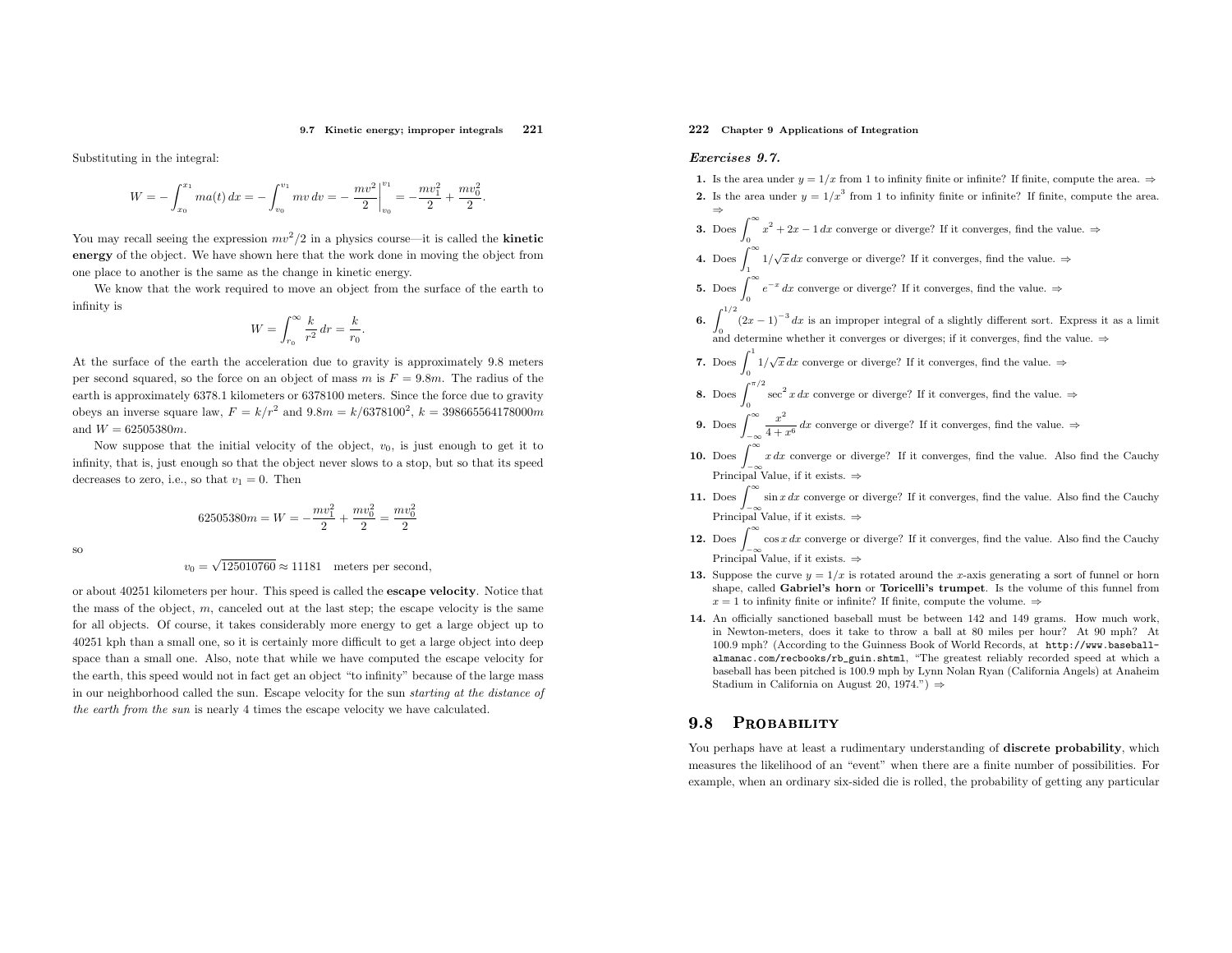number is  $1/6$ . In general, the probability of an event is the number of ways the event can happen divided by the number of ways that "anything" can happen.

For <sup>a</sup> slightly more complicated example, consider the case of two six-sided dice. The dice are <sup>p</sup>hysically distinct, which means that rolling <sup>a</sup> 2–5 is different than rolling <sup>a</sup> 5–2; each is an equally likely event out of <sup>a</sup> total of <sup>36</sup> ways the dice can land, so each has <sup>a</sup> probability of <sup>1</sup>/36.

Most interesting events are not so simple. More interesting is the probability of rolling <sup>a</sup> certain sum out of the possibilities <sup>2</sup> through 12. It is clearly not true that all sums are equally likely: the only way to roll a 2 is to roll  $1-1$ , while there are many ways to roll a 7. Because the number of possibilities is quite small, and because <sup>a</sup> pattern quickly becomes evident, it is easy to see that the probabilities of the various sums are:

$$
P(2) = P(12) = 1/36
$$
  
\n
$$
P(3) = P(11) = 2/36
$$
  
\n
$$
P(4) = P(10) = 3/36
$$
  
\n
$$
P(5) = P(9) = 4/36
$$
  
\n
$$
P(6) = P(8) = 5/36
$$
  
\n
$$
P(7) = 6/36
$$

Here we use  $P(n)$  to mean "the probability of rolling an n." Since we have correctly accounted for all possibilities, the sum of all these probabilities is  $36/36 = 1$ ; the probability that the sum is one of <sup>2</sup> through <sup>12</sup> is 1, because there are no other possibilities.

The study of probability is concerned with more difficult questions as well; for example, suppose the two dice are rolled many times. On the average, what sum will come up? In the language of probability, this average is called the expected value of the sum. This is at first <sup>a</sup> little misleading, as it does not tell us what to "expect" when the two dice are rolled, but what we expect the long term average will be.

Suppose that two dice are rolled <sup>36</sup> million times. Based on the probabilities, we would expect about <sup>1</sup> million rolls to be 2, about <sup>2</sup> million to be 3, and so on, with <sup>a</sup> roll of <sup>7</sup> topping the list at about <sup>6</sup> million. The sum of all rolls would be <sup>1</sup> million times <sup>2</sup> <sup>p</sup>lus <sup>2</sup> million times 3, and so on, and dividing by <sup>36</sup> million we would get the average:

$$
\bar{x} = (2 \cdot 10^6 + 3(2 \cdot 10^6) + \dots + 7(6 \cdot 10^6) + \dots + 12 \cdot 10^6) \frac{1}{36 \cdot 10^6}
$$
  
=  $2 \frac{10^6}{36 \cdot 10^6} + 3 \frac{2 \cdot 10^6}{36 \cdot 10^6} + \dots + 7 \frac{6 \cdot 10^6}{36 \cdot 10^6} + \dots + 12 \frac{10^6}{36 \cdot 10^6}$   
=  $2P(2) + 3P(3) + \dots + 7P(7) + \dots + 12P(12)$   
=  $\sum_{i=2}^{12} iP(i) = 7.$ 

# 224 Chapter <sup>9</sup> Applications of Integration

−∞

There is nothing special about the <sup>36</sup> million in this calculation. No matter what the number of rolls, once we simplify the average, we get the same  $\sum$ 12  $\sum_{i=2}^{ } iP(i)$ . While the actual average value of <sup>a</sup> large number of rolls will not be exactly 7, the average should be close to <sup>7</sup> when the number of rolls is large. Turning this around, if the average is not close to 7, we should suspect that the dice are not fair.

A variable, say  $X$ , that can take certain values, each with a corresponding probability, is called <sup>a</sup> random variable; in the example above, the random variable was the sum of the two dice. If the possible values for X are  $x_1, x_2, \ldots, x_n$ , then the expected value of the

random variable is  $E(X) = \sum_{i=1}^{n} x_i P(x_i)$ . The expected value is also called the **mean**.

When the number of possible values for  $X$  is finite, we say that  $X$  is a discrete random variable. In many applications of probability, the number of possible values of <sup>a</sup> random variable is very large, perhaps even infinite. To deal with the infinite case we need <sup>a</sup> different approach, and since there is <sup>a</sup> sum involved, it should not be wholly surprising that integration turns out to be <sup>a</sup> useful tool. It then turns out that even when the number of possibilities is large but finite, it is frequently easier to pretend that the number is infinite. Suppose, for example, that <sup>a</sup> dart is thrown at <sup>a</sup> dart board. Since the dart board consists of <sup>a</sup> finite number of atoms, there are in some sense only <sup>a</sup> finite number of <sup>p</sup>laces for the dart to land, but it is easier to explore the probabilities involved bypretending that the dart can land on any point in the usual  $x-y$  plane.

**DEFINITION 9.8.1** Let  $f : \mathbb{R} \to \mathbb{R}$  be a function. If  $f(x) \geq 0$  for every x and  $\int_{-\infty}^{\infty} f(x) dx = 1$  then f is a **probability density function**.  $\Box$ 

We associate a probability density function with a random variable  $X$  by stipulating that the probability that X is between a and b is  $\int_a^b f(x) dx$ . Because of the requirement athat the integral from  $-\infty$  to  $\infty$  be 1, all probabilities are less than or equal to 1, and the probability that X takes on some value between  $-\infty$  and  $\infty$  is 1, as it should be.

EXAMPLE 9.8.2 Consider again the two dice example; we can view it in <sup>a</sup> way that more resembles the probability density function approach. Consider a random variable X that takes on any real value with probabilities <sup>g</sup>iven by the probability density function infigure 9.8.1. The function  $f$  consists of just the top edges of the rectangles, with vertical sides drawn for clarity; the function is zero below <sup>1</sup>.<sup>5</sup> and above <sup>12</sup>.5. The area of eachrectangle is the probability of rolling the sum in the middle of the bottom of the rectangle,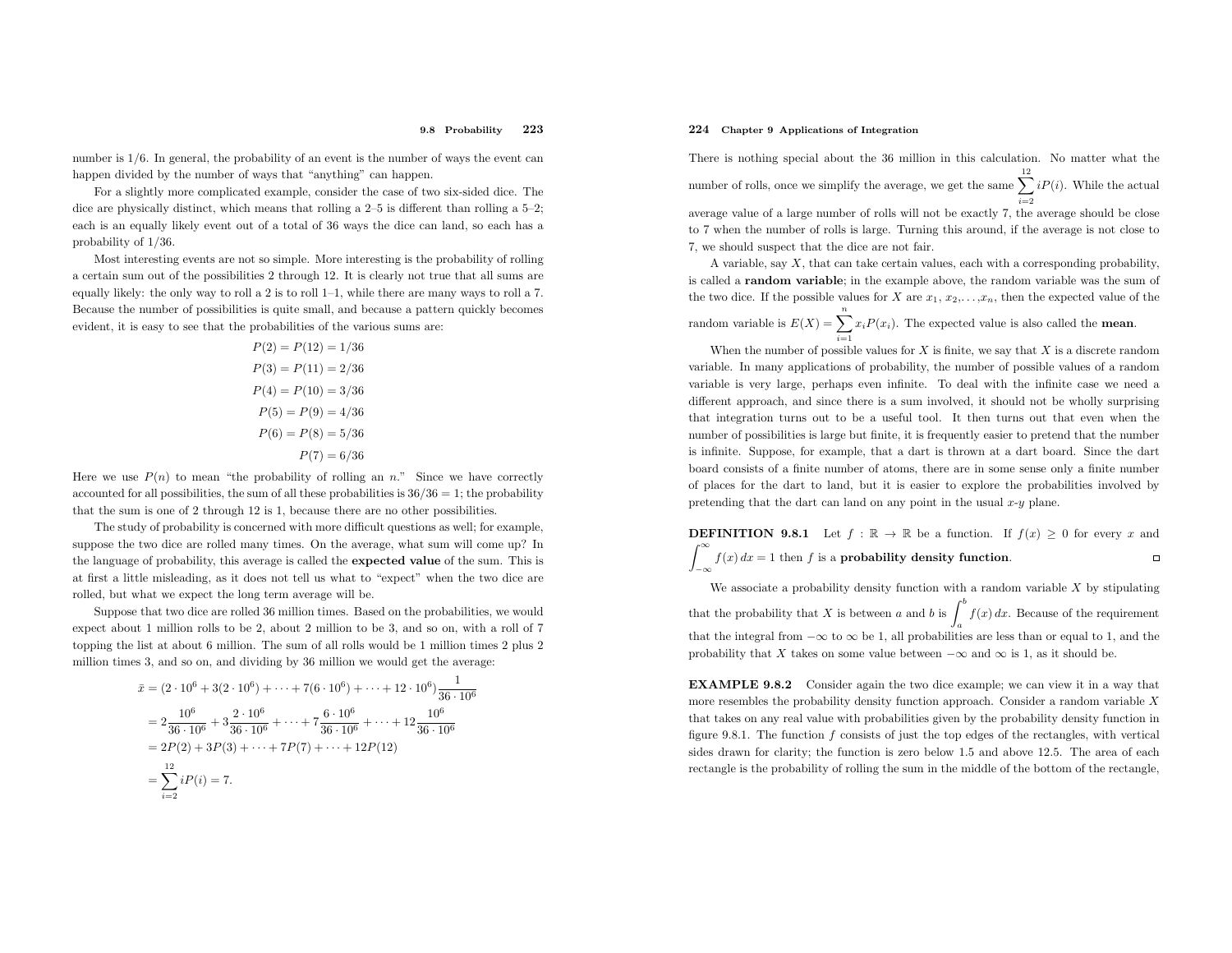or

$$
P(n) = \int_{n-1/2}^{n+1/2} f(x) \, dx.
$$

The probability of rolling <sup>a</sup> 4, 5, or <sup>6</sup> is

$$
P(n) = \int_{7/2}^{13/2} f(x) \, dx.
$$

Of course, we could also compute probabilities that don't make sense in the context of the  $\Box$ dice, such as the probability that  $X$  is between 4 and 5.8.



**Figure 9.8.1** A probability density function for two dice.

The function

$$
F(x) = P(X \le x) = \int_{-\infty}^{x} f(t)dt
$$

is called the cumulative distribution function or simply (probability) distribution.

**EXAMPLE 9.8.3** Suppose that  $a < b$  and

$$
f(x) = \begin{cases} \frac{1}{b-a} & \text{if } a \le x \le b \\ 0 & \text{otherwise.} \end{cases}
$$

Then  $f(x)$  is the **uniform probability density function** on [a, b]. and the corresponding distribution is the **uniform distribution** on  $[a, b]$ .

# 226 Chapter <sup>9</sup> Applications of Integration

**EXAMPLE 9.8.4** Consider the function  $f(x) = e^{-x^2/2}$ . What can we say about

$$
\int_{-\infty}^{\infty} e^{-x^2/2} \, dx?
$$

We cannot find an antiderivative of  $f$ , but we can see that this integral is some finite number. Notice that  $0 < f(x) = e^{-x^2/2} \le e^{-x/2}$  for  $|x| > 1$ . This implies that the area under  $e^{-x^2/2}$  is less than the area under  $e^{-x/2}$ , over the interval  $[1,\infty)$ . It is easy to compute the latter area, namely

$$
\int_1^\infty e^{-x/2} \, dx = \frac{2}{\sqrt{e}},
$$

 $\int_1^\infty e^{-x^2/2} dx$ 

so

is some finite number smaller than  $2/\sqrt{e}$ . Because f is symmetric around the y-axis,

$$
\int_{-\infty}^{-1} e^{-x^2/2} \, dx = \int_{1}^{\infty} e^{-x^2/2} \, dx.
$$

This means that

$$
\int_{-\infty}^{\infty} e^{-x^2/2} dx = \int_{-\infty}^{-1} e^{-x^2/2} dx + \int_{-1}^{1} e^{-x^2/2} dx + \int_{1}^{\infty} e^{-x^2/2} dx = A
$$

for some finite positive number A. Now if we let  $g(x) = f(x)/A$ ,

$$
\int_{-\infty}^{\infty} g(x) dx = \frac{1}{A} \int_{-\infty}^{\infty} e^{-x^2/2} dx = \frac{1}{A} A = 1,
$$

so  $g$  is a probability density function. It turns out to be very useful, and is called the standard normal probability density function or more informally the bell curve, <sup>g</sup>iving rise to the standard normal distribution. See figure 9.8.2 for the grap<sup>h</sup> of the bell curve.  $\Box$ 



Figure 9.8.2 The bell curve.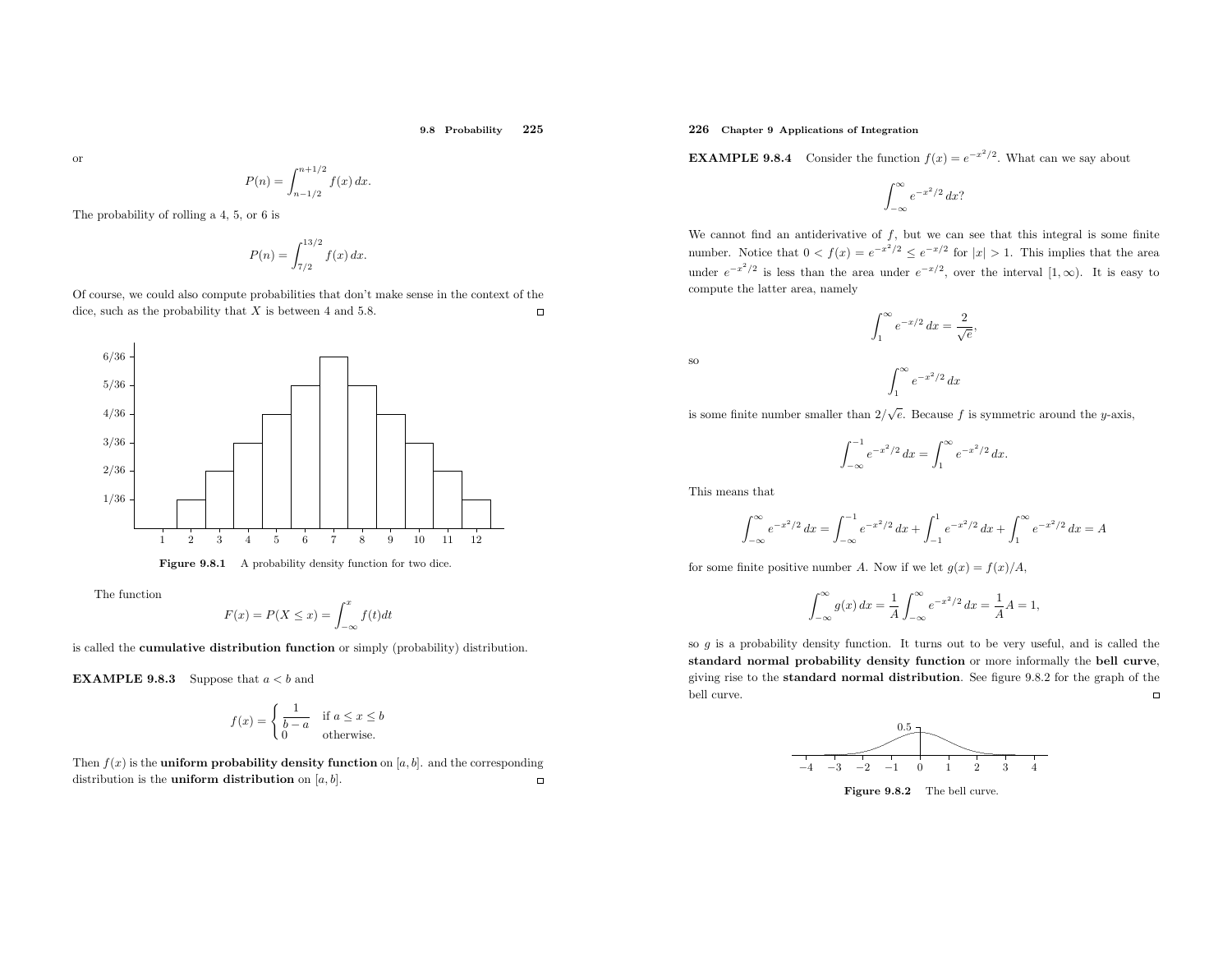We have shown that A is some finite number without computing it; we cannot compute  $\Lambda$ it with the techniques we have available. By using some techniques from multivariable calculus, it can be shown that  $A = \sqrt{2\pi}$ .

EXAMPLE 9.8.5 The exponential distribution has probability density function

$$
f(x) = \begin{cases} 0 & x < 0\\ ce^{-cx} & x \ge 0 \end{cases}
$$

where  $c$  is a positive constant.

 $\Box$ 

The mean or expected value of <sup>a</sup> random variable is quite useful, as hinted at inour discussion of dice. Recall that the mean for a discrete random variable is  $E(X) =$  $\sum$  $\frac{n}{2}$  $\sum_{i=1} x_i P(x_i)$ . In the more general context we use an integral in place of the sum.

**DEFINITION 9.8.6** The **mean** of a random variable X with probability density function f is  $\mu = E(X) = \int_{-\infty}^{\infty} x f(x) dx$ , provided the integral converges.  $\Box$ 

When the mean exists it is unique, since it is the result of an explicit calculation. The mean does not always exist.

The mean might look familiar; it is essentially identical to the center of mass of <sup>a</sup> onedimensional beam, as discussed in section 9.6. The probability density function f <sup>p</sup>lays the role of the <sup>p</sup>hysical density function, but now the "beam" has infinite length. If we consider only a finite portion of the beam, say between  $a$  and  $b$ , then the center of mass is

$$
\bar{x} = \frac{\int_a^b x f(x) \, dx}{\int_a^b f(x) \, dx}.
$$

If we extend the beam to infinity, we get

$$
\bar{x} = \frac{\int_{-\infty}^{\infty} x f(x) dx}{\int_{-\infty}^{\infty} f(x) dx} = \int_{-\infty}^{\infty} x f(x) dx = E(X),
$$

because  $\int_{-\infty}^{\infty} f(x) dx = 1$ . In the center of mass interpretation, this integral is the total mass of the beam which is always 1 when f is a probability density function mass of the beam, which is always 1 when  $f$  is a probability density function.

### 228 Chapter <sup>9</sup> Applications of Integration

**EXAMPLE 9.8.7** The mean of the standard normal distribution is

$$
\int_{-\infty}^{\infty} x \frac{e^{-x^2/2}}{\sqrt{2\pi}} dx.
$$

We compute the two halves:

$$
\int_{-\infty}^{0} x \frac{e^{-x^2/2}}{\sqrt{2\pi}} dx = \lim_{D \to -\infty} -\frac{e^{-x^2/2}}{\sqrt{2\pi}} \bigg|_{D}^{0} = -\frac{1}{\sqrt{2\pi}}
$$

and

$$
\int_0^\infty x \frac{e^{-x^2/2}}{\sqrt{2\pi}} dx = \lim_{D \to \infty} -\frac{e^{-x^2/2}}{\sqrt{2\pi}} \Big|_0^D = \frac{1}{\sqrt{2\pi}}.
$$

The sum of these is 0, which is the mean.

While the mean is very useful, it typically is not enoug<sup>h</sup> information to properly evaluate <sup>a</sup> situation. For example, suppose we could manufacture an 11-sided die, with the faces numbered <sup>2</sup> through <sup>12</sup> so that each face is equally likely to be down when the die is rolled. The value of <sup>a</sup> roll is the value on this lower face. Rolling the die <sup>g</sup>ives the same range of values as rolling two ordinary dice, but now each value occurs with probability<sup>1</sup>/11. The expected value of <sup>a</sup> roll is

$$
\frac{2}{11} + \frac{3}{11} + \dots + \frac{12}{11} = 7.
$$

The mean does not distinguish the two cases, though of course they are quite different.

If f is a probability density function for a random variable X, with mean  $\mu$ , we would like to measure how far a "typical" value of X is from  $\mu$ . One way to measure this distance is  $(X - \mu)^2$ ; we square the difference so as to measure all distances as positive. To get the typical such squared distance, we compute the mean. For two dice, for example, we get

$$
(2-7)^2 \frac{1}{36} + (3-7)^2 \frac{2}{36} + \dots + (7-7)^2 \frac{6}{36} + \dots + (11-7)^2 \frac{2}{36} + (12-7)^2 \frac{1}{36} = \frac{35}{36}.
$$

Because we squared the differences this does not directly measure the typical distance we seek; if we take the square root of this we do get such a measure,  $\sqrt{35/36} \approx 2.42$ . Doing the computation for the strange 11-sided die we get

$$
(2-7)^2 \frac{1}{11} + (3-7)^2 \frac{1}{11} + \dots + (7-7)^2 \frac{1}{11} + \dots + (11-7)^2 \frac{1}{11} + (12-7)^2 \frac{1}{11} = 10,
$$

with square root approximately 3.16. Comparing 2.42 to 3.16 tells us that the two-dice rolls clump somewhat more closely near <sup>7</sup> than the rolls of the weird die, which of course we already knew because these examples are quite simple.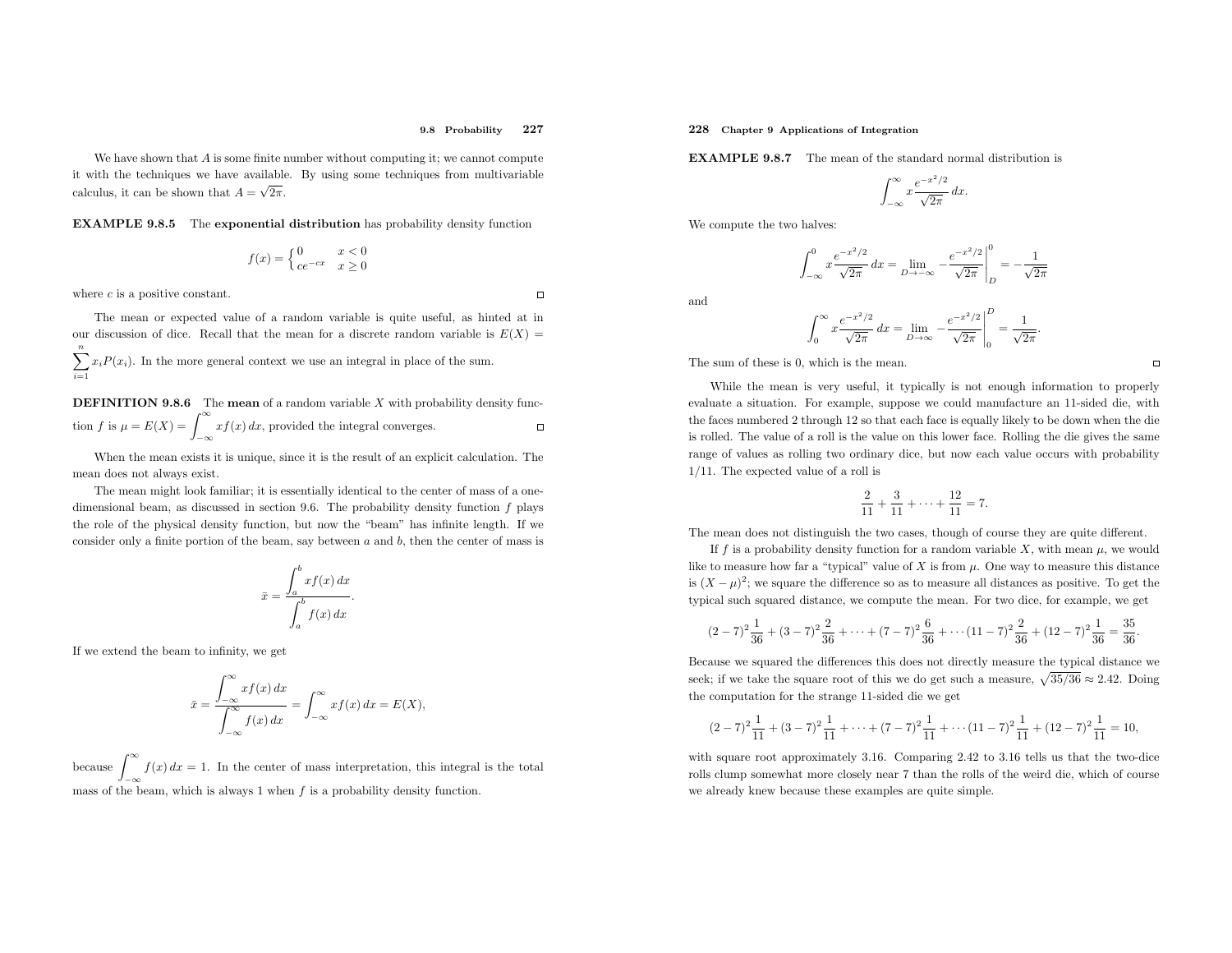To perform the same computation for <sup>a</sup> probability density function the sum is replaced by an integral, just as in the computation of the mean. The expected value of the squareddistances is

$$
V(X) = \int_{-\infty}^{\infty} (x - \mu)^2 f(x) \, dx,
$$

 called the variance. The square root of the variance is the standard deviation, denotedσ.

EXAMPLE 9.8.8 We compute the standard deviation of the standard normal distrubution. The variance is

$$
\frac{1}{\sqrt{2\pi}}\int_{-\infty}^{\infty} x^2 e^{-x^2/2} dx.
$$

To compute the antiderivative, use integration by parts, with  $u = x$  and  $dv = xe^{-x^2/2} dx$ . This <sup>g</sup>ives

$$
\int x^2 e^{-x^2/2} dx = -x e^{-x^2/2} + \int e^{-x^2/2} dx.
$$

We cannot do the new integral, but we know its value when the limits are  $-\infty$  to  $\infty$ , from<br>sur-discussion of the standard narmal distribution. Thus our discussion of the standard normal distribution. Thus

$$
\frac{1}{\sqrt{2\pi}} \int_{-\infty}^{\infty} x^2 e^{-x^2/2} dx = -\frac{1}{\sqrt{2\pi}} x e^{-x^2/2} \Big|_{-\infty}^{\infty} + \frac{1}{\sqrt{2\pi}} \int_{-\infty}^{\infty} e^{-x^2/2} dx = 0 + \frac{1}{\sqrt{2\pi}} \sqrt{2\pi} = 1.
$$
  
The standard deviation is then  $\sqrt{1} = 1$ .

The standard deviation is then  $\sqrt{1} = 1$ .

EXAMPLE 9.8.9 Here is <sup>a</sup> simple example showing how these ideas can be useful. Suppose it is known that, in the long run, <sup>1</sup> out of every <sup>100</sup> computer memory chips produced by <sup>a</sup> certain manufacturing <sup>p</sup>lant is defective when the manufacturing process is running correctly. Suppose <sup>1000</sup> chips are selected at random and <sup>15</sup> of them are defective. This is more than the 'expected' number (10), but is it so many that we should suspect that something has gone wrong in the manufacturing process? We are interested in the probability that various numbers of defective chips arise; the probability distribution is discrete: there can only be <sup>a</sup> whole number of defective chips. But (under reasonable assumptions) the distribution is very close to <sup>a</sup> normal distribution, namely this one:

$$
f(x) = \frac{1}{\sqrt{2\pi}\sqrt{1000(.01)(.99)}} \exp\left(\frac{-(x-10)^2}{2(1000)(.01)(.99)}\right),\,
$$

which is pictured in figure 9.8.3 (recall that  $\exp(x) = e^x$ ).

# 230 Chapter <sup>9</sup> Applications of Integration



Figure 9.8.3 Normal density function for the defective chips example.

Now how do we measure how unlikely it is that under normal circumstances we would see <sup>15</sup> defective chips? We can't compute the probability of exactly <sup>15</sup> defective chips, as this would be  $\int_{15}^{15} f(x) dx = 0$ . We could compute  $\int_{14.5}^{15.5} f(x) dx \approx 0.036$ ; this means there is only <sup>a</sup> <sup>3</sup>.6% chance that the number of defective chips is 15. (We cannot compute these integrals exactly; computer software has been used to approximate the integral values in this discussion.) But this is misleading:  $\int_{9.5}^{10.5} f(x) dx \approx 0.126$ , which is larger, certainly, but still small, even for the "most likely" outcome. The most useful question, in most circumstances, is this: how likely is it that the number of defective chips is "far from" the mean? For example, how likely, or unlikely, is it that the number of defective chips is different by <sup>5</sup> or more from the expected value of 10? This is the probability that the number of defective chips is less than <sup>5</sup> or larger than 15, namely

$$
\int_{-\infty}^{5} f(x) \, dx + \int_{15}^{\infty} f(x) \, dx \approx 0.11.
$$

So there is an 11% chance that this happens—not large, but not tiny. Hence the <sup>15</sup> defective chips does not appear to be cause for alarm: about one time in nine we wouldexpect to see the number of defective chips 5 or more away from the expected 10. How about 20? Here we compute

$$
\int_{-\infty}^{0} f(x) \, dx + \int_{20}^{\infty} f(x) \, dx \approx 0.0015.
$$

So there is only <sup>a</sup> <sup>0</sup>.15% chance that the number of defective chips is more than <sup>10</sup> away from the mean; this would typically be interpreted as too suspicious to ignore—it shouldn't happen if the process is running normally.

The big question, of course, is what level of improbability should trigger concern? It depends to some degree on the application, and in particular on the consequences of getting it wrong in one direction or the other. If we're wrong, do we lose <sup>a</sup> little money? <sup>A</sup> lot of money? Do people die? In general, the standard choices are 5% and 1%. So what we should do is find the number of defective chips that has only, let us say, <sup>a</sup> 1% chance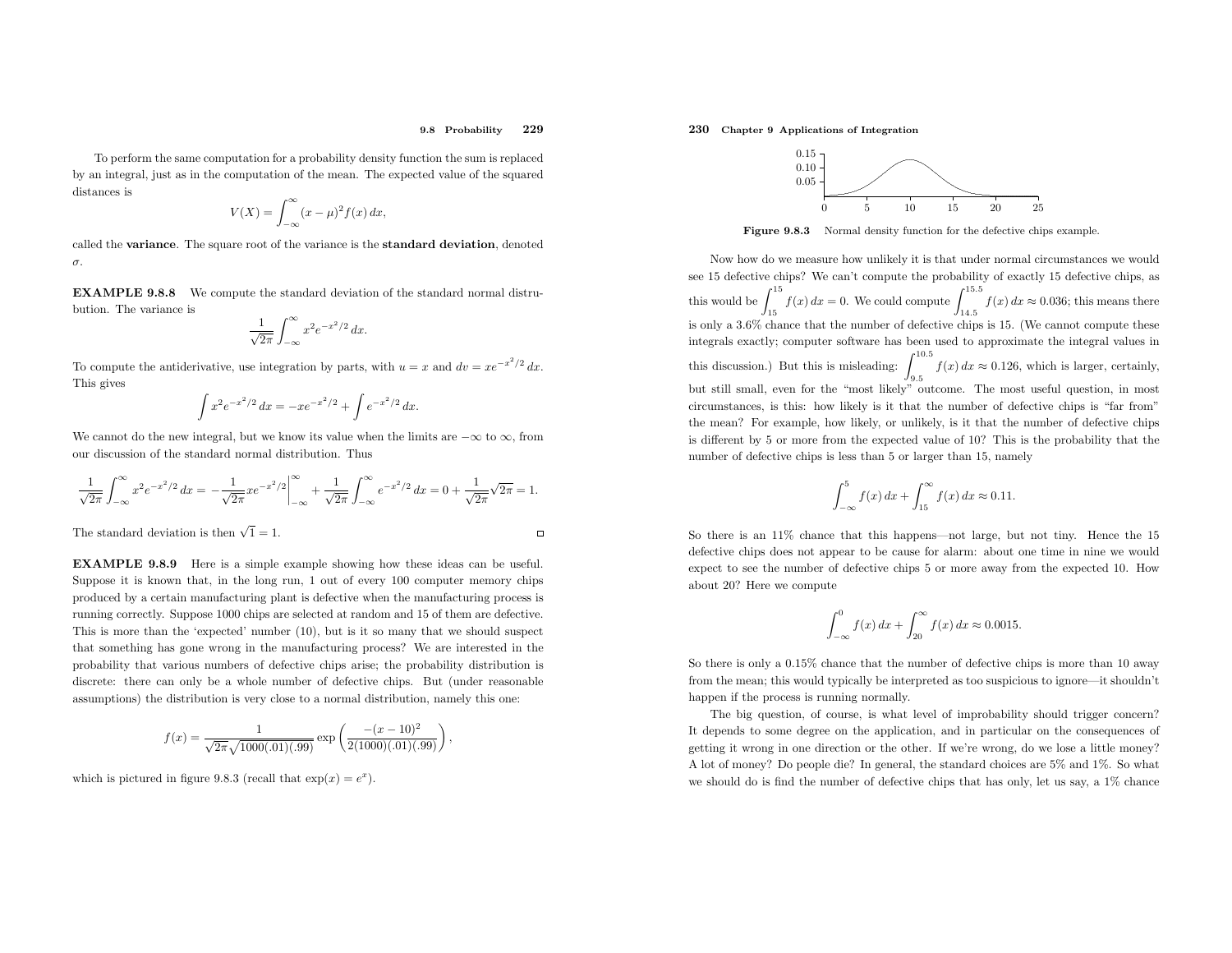of occurring under normal circumstances, and use that as the relevant number. In other words, we want to know when

$$
\int_{-\infty}^{10-r} f(x) \, dx + \int_{10+r}^{\infty} f(x) \, dx < 0.01.
$$

A bit of trial and error shows that with  $r = 8$  the value is about 0.011, and with  $r = 9$  it is about <sup>0</sup>.004, so if the number of defective chips is <sup>19</sup> or more, or <sup>1</sup> or fewer, we should look for problems. If the number is high, we worry that the manufacturing process has <sup>a</sup> problem, or conceivably that the process that tests for defective chips is not working correctly and is flagging good chips as defective. If the number is too low, we suspect that the testing procedure is broken, and is not detecting defective chips.  $\Box$ 

### Exercises 9.8.

- 1. Verify that  $\int_1^\infty e^{-x/2} dx = 2/\sqrt{e}$ . 1
- 2. Show that the function in example 9.8.5 is <sup>a</sup> probability density function. Compute the meanand standard deviation. ⇒
- **3.** Compute the mean and standard deviation of the uniform distribution on  $[a, b]$ . (See example 9.8.3.)  $\Rightarrow$
- 4. What is the expected value of one roll of a fair six-sided die? ⇒
- **5.** What is the expected sum of one roll of three fair six-sided dice?  $\Rightarrow$
- **6.** Let  $\mu$  and  $\sigma$  be real numbers with  $\sigma > 0$ . Show that

$$
N(x) = \frac{1}{\sqrt{2\pi}\sigma}e^{-\frac{(x-\mu)^2}{2\sigma^2}}
$$

 is <sup>a</sup> probability density function. You will not be able to compute this integral directly; use a substitution to convert the integral into the one from example 9.8.4. The function  $N$  is the probability density function of the **normal distribution** with mean  $\mu$  and standard deviation  $\sigma$ . Show that the mean of the normal distribution is  $\mu$  and the standard deviation is  $\sigma$ .

7. Let

$$
f(x) = \begin{cases} \frac{1}{x^2} & x \ge 1\\ 0 & x < 1 \end{cases}
$$

Show that  $f$  is a probability density function, and that the distribution has no mean.

8. Let

$$
f(x) = \begin{cases} x & -1 \le x \le 1 \\ 1 & 1 < x \le 2 \\ 0 & \text{otherwise.} \end{cases}
$$

Show that  $\int_{-\infty}^{\infty} f(x) dx = 1$ . Is f a probability density function? Justify your answer.

# 232 Chapter <sup>9</sup> Applications of Integration

**9.** If you have access to appropriate software, find  $r$  so that

$$
\int_{-\infty}^{10-r} f(x) \, dx + \int_{10+r}^{\infty} f(x) \, dx \approx 0.05,
$$

using the function of example 9.8.9. Discuss the impact of using this new value of  $r$  to decide whether to investigate the chip manufacturing process.  $\Rightarrow$ 

#### 9.99 ARC LENGTH

Here is another geometric application of the integral: find the length of <sup>a</sup> portion of <sup>a</sup> curve. As usual, we need to think about how we might approximate the length, and turnthe approximation into an integral.

We already know how to compute one simple arc length, that of <sup>a</sup> line segment. If the endpoints are  $P_0(x_0, y_0)$  and  $P_1(x_1, y_1)$  then the length of the segment is the distance between the points,  $\sqrt{(x_1 - x_0)^2 + (y_1 - y_0)^2}$ , from the Pythagorean theorem, as illustrated in figure 9.9.1.



Figure 9.9.1 The length of <sup>a</sup> line segment.

Now if the graph of f is "nice" (say, differentiable) it appears that we can approximate the length of <sup>a</sup> portion of the curve with line segments, and that as the number of segments increases, and their lengths decrease, the sum of the lengths of the line segments will approac<sup>h</sup> the true arc length; see figure 9.9.2.

Now we need to write <sup>a</sup> formula for the sum of the lengths of the line segments, in <sup>a</sup> form that we know becomes an integral in the limit. So we suppose we have divided the interval [a, b] into n subintervals as usual, each with length  $\Delta x = (b-a)/n$ , and endpoints  $a = x_0, x_1, x_2, \ldots, x_n = b$ . The length of a typical line segment, joining  $(x_i, f(x_i))$ to  $(x_{i+1}, f(x_{i+1}))$ , is  $\sqrt{(\Delta x)^2 + (f(x_{i+1}) - f(x_i))^2}$ . By the Mean Value Theorem (6.5.2), there is a number  $t_i$  in  $(x_i, x_{i+1})$  such that  $f'(t_i)\Delta x = f(x_{i+1}) - f(x_i)$ , so the length of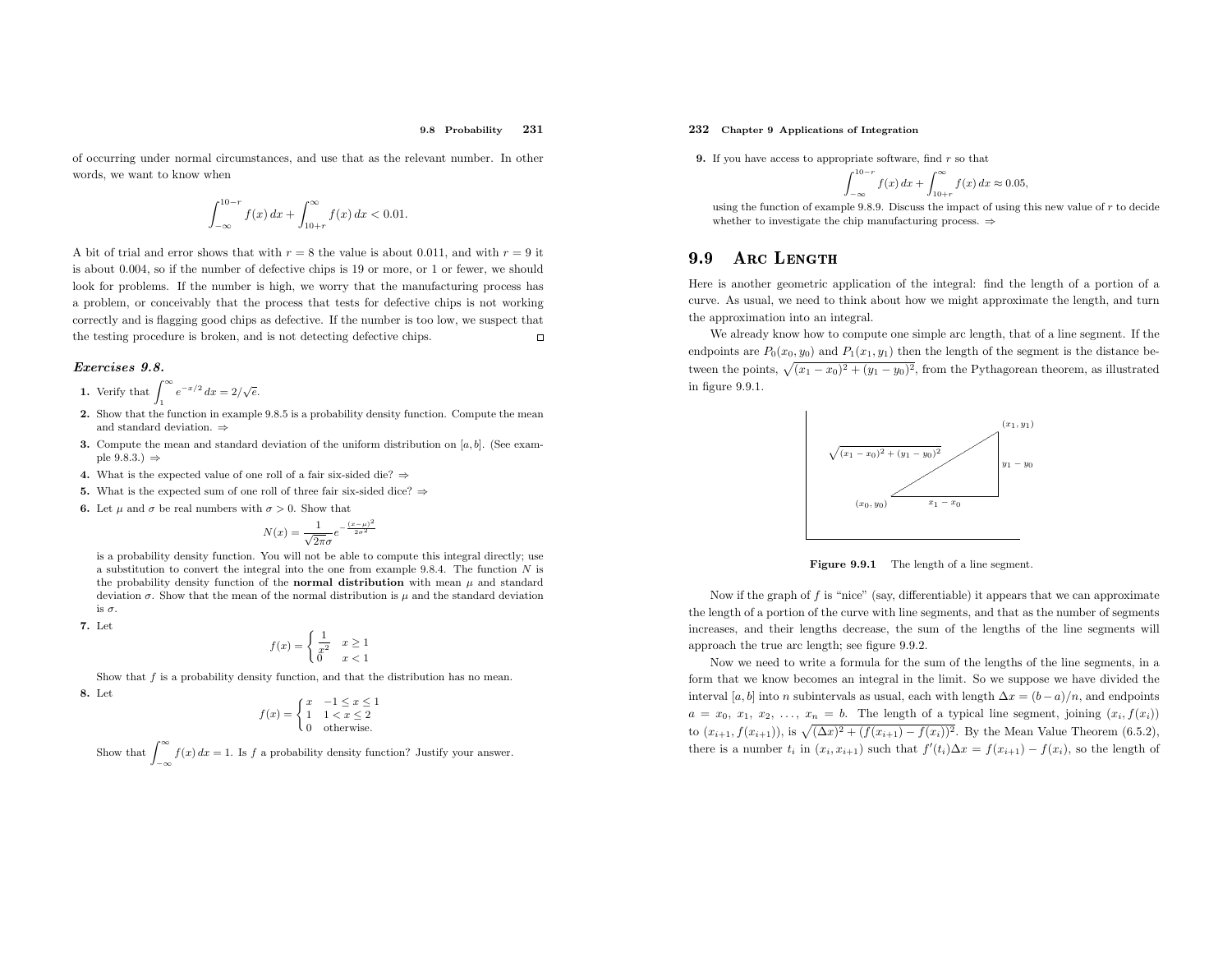



Figure 9.9.2 Approximating arc length with line segments.

the line segment can be written as

$$
\sqrt{(\Delta x)^2 + (f'(t_i))^2 \Delta x^2} = \sqrt{1 + (f'(t_i))^2} \,\Delta x.
$$

The arc length is then

$$
\lim_{n \to \infty} \sum_{i=0}^{n-1} \sqrt{1 + (f'(t_i))^2} \,\Delta x = \int_a^b \sqrt{1 + (f'(x))^2} \, dx.
$$

Note that the sum looks <sup>a</sup> bit different than others we have encountered, because the approximation contains a  $t_i$  instead of an  $x_i$ . In the past we have always used left endpoints (namely,  $x_i$ ) to get a representative value of f on  $[x_i, x_{i+1}]$ ; now we are using a different point, but the principle is the same.

To summarize, to compute the length of a curve on the interval  $[a, b]$ , we compute the integral

$$
\int_a^b \sqrt{1 + (f'(x))^2} \, dx.
$$

Unfortunately, integrals of this form are typically difficult or impossible to compute exactly, because usually none of our methods for finding antiderivatives will work. In practice this means that the integral will usually have to be approximated.

**EXAMPLE 9.9.1** Let  $f(x) = \sqrt{r^2 - x^2}$ , the upper half circle of radius r. The length of this curve is half the circumference, namely  $\pi r$ . Let's compute this with the arc length formula. The derivative  $f'$  is  $-x/\sqrt{r^2 - x^2}$  so the integral is

$$
\int_{-r}^{r} \sqrt{1 + \frac{x^2}{r^2 - x^2}} \, dx = \int_{-r}^{r} \sqrt{\frac{r^2}{r^2 - x^2}} \, dx = r \int_{-r}^{r} \sqrt{\frac{1}{r^2 - x^2}} \, dx.
$$

Using a trigonometric substitution, we find the antiderivative, namely  $arcsin(x/r)$ . Notice that the integral is improper at both endpoints, as the function  $\sqrt{1/(r^2 - x^2)}$  is undefined

# 234 Chapter <sup>9</sup> Applications of Integration

when  $x = \pm r$ . So we need to compute

$$
\lim_{D \to -r+} \int_{D}^{0} \sqrt{\frac{1}{r^2 - x^2}} \, dx + \lim_{D \to r-} \int_{0}^{D} \sqrt{\frac{1}{r^2 - x^2}} \, dx.
$$

This is not difficult, and has value  $\pi$ , so the original integral, with the extra r in front, has value  $\pi r$  as expected.  $\Box$ 

#### Exercises 9.9.

- 1. Find the arc length of  $f(x) = x^{3/2}$  on  $[0,2]$ .
- 2. Find the arc length of  $f(x) = x^2/8 \ln x$  on [1, 2].  $\Rightarrow$
- **3.** Find the arc length of  $f(x) = (1/3)(x^2 + 2)^{3/2}$  on the interval  $[0, a]$ .  $\Rightarrow$
- **4.** Find the arc length of  $f(x) = \ln(\sin x)$  on the interval  $[\pi/4, \pi/3]$ .
- **5.** Let  $a > 0$ . Show that the length of  $y = \cosh x$  on  $[0, a]$  is equal to  $\int_0^a \cosh x \, dx$ .
- **6.** Find the arc length of  $f(x) = \cosh x$  on  $[0, \ln 2]$ .  $\Rightarrow$
- 7. Set up the integral to find the arc length of  $\sin x$  on the interval  $[0, \pi]$ ; do not evaluate the integral. If you have access to appropriate software, approximate the value of the integral. ⇒
- 8. Set up the integral to find the arc length of  $y = xe^{-x}$  on the interval [2, 3]; do not evaluate the Set up the integral to find the arc length of  $y = xe$  on the interval [2, 3]; do not evaluate the integral. If you have access to appropriate software, approximate the value of the integral. ⇒
- **9.** Find the arc length of  $y = e^x$  on the interval [0, 1]. (This can be done exactly; it is a bit tricky and a bit long.)  $\Rightarrow$

#### 9.100 SURFACE AREA

Another geometric question that arises naturally is: "What is the surface area of <sup>a</sup> volume?" For example, what is the surface area of <sup>a</sup> sphere? More advanced techniques are required to approac<sup>h</sup> this question in general, but we can compute the areas of some volumes generated by revolution.

As usual, the question is: how might we approximate the surface area? For <sup>a</sup> surface obtained by rotating <sup>a</sup> curve around an axis, we can take <sup>a</sup> polygonal approximation to the curve, as in the last section, and rotate it around the same axis. This <sup>g</sup>ives <sup>a</sup> surface composed of many "truncated cones;" a truncated cone is called a **frustum** of a cone.<br>Eine 0.10.1.<sup>11</sup> identical is some installed Figure 9.10.1 illustrates this approximation.

So we need to be able to compute the area of <sup>a</sup> frustum of <sup>a</sup> cone. Since the frustum can be formed by removing <sup>a</sup> small cone from the top of <sup>a</sup> larger one, we can compute the desired area if we know the surface area of <sup>a</sup> cone. Suppose <sup>a</sup> right circular cone has base radius r and slant height h. If we cut the cone from the vertex to the base circle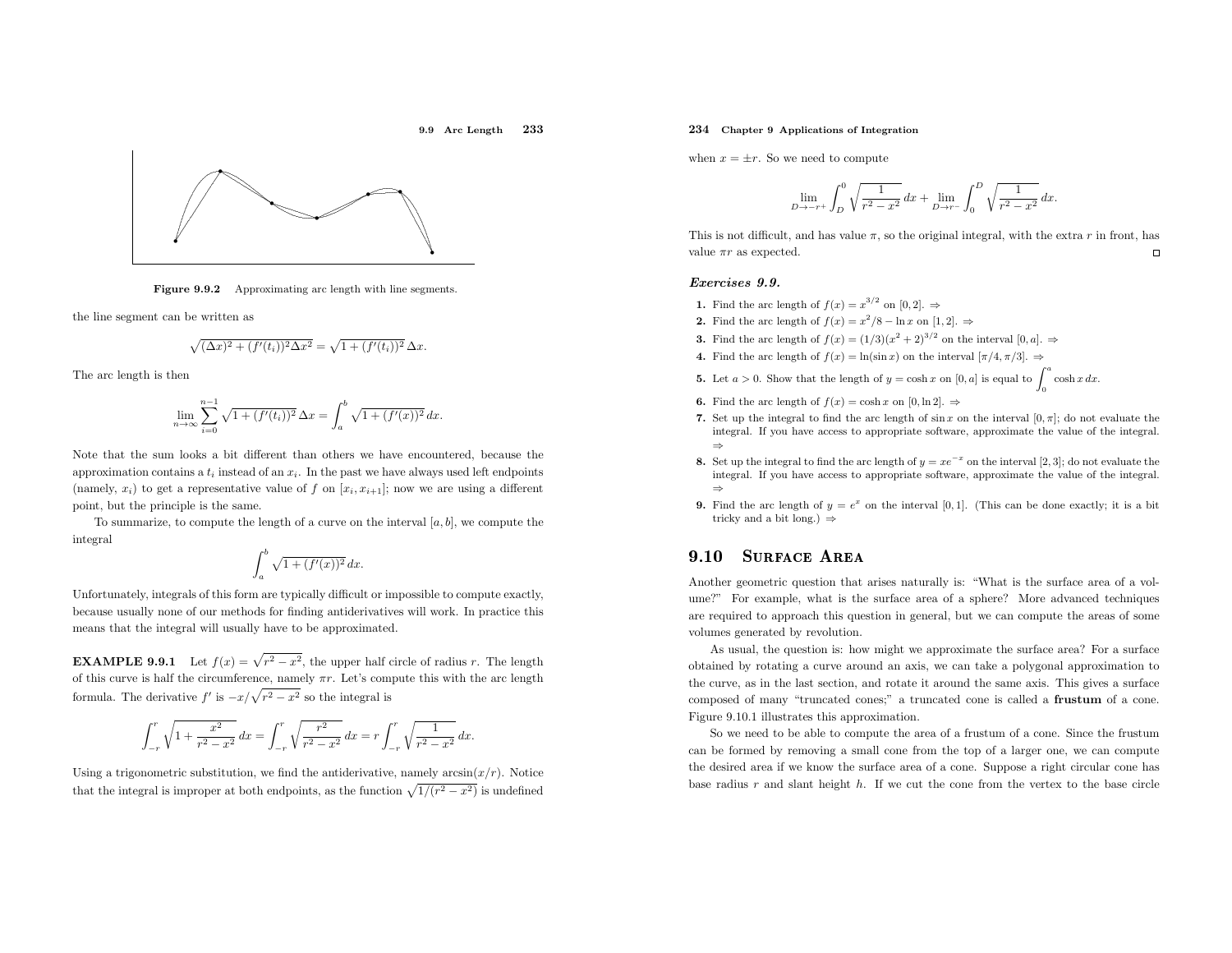

9.10 Surface Area

<sup>235</sup>

Figure 9.10.1 Approximating a surface (left) by portions of cones (right).

and flatten it out, we obtain a sector of a circle with radius h and arc length  $2\pi r$ , as in figure 9.10.2. The angle at the center, in radians, is then  $2\pi r/h$ , and the area of the cone is equal to the area of the sector of the circle. Let  $A$  be the area of the sector; since the area of the entire circle is  $\pi h^2$ , we have



Figure 9.10.2 The area of a cone.

Now suppose we have a frustum of a cone with slant height  $h$  and radii  $r_0$  and  $r_1$ , as in figure 9.10.3. The area of the entire cone is  $\pi r_1(h_0 + h)$ , and the area of the small cone

### 236 Chapter <sup>9</sup> Applications of Integration

is  $\pi r_0 h_0$ ; thus, the area of the frustum is  $\pi r_1(h_0 + h) - \pi r_0 h_0 = \pi ((r_1 - r_0)h_0 + r_1 h)$ . By similar triangles,

$$
\frac{h_0}{r_0} = \frac{h_0 + h}{r_1}.
$$

With a bit of algebra this becomes  $(r_1 - r_0)h_0 = r_0h$ ; substitution into the area gives

$$
\pi((r_1 - r_0)h_0 + r_1h) = \pi(r_0h + r_1h) = \pi h(r_0 + r_1) = 2\pi \frac{r_0 + r_1}{2}h = 2\pi rh.
$$

The final form is particularly easy to remember, with  $r$  equal to the average of  $r_0$  and  $r_1$ , as it is also the formula for the area of <sup>a</sup> cylinder. (Think of <sup>a</sup> cylinder of radius <sup>r</sup> andheight  $h$  as the frustum of a cone of infinite height.)



Figure 9.10.3 The area of <sup>a</sup> frustum.

Now we are ready to approximate the area of <sup>a</sup> surface of revolution. On one subinterval, the situation is as shown in figure 9.10.4. When the line joining two points on the curve is rotated around the <sup>x</sup>-axis, it forms <sup>a</sup> frustum of <sup>a</sup> cone. The area is

$$
2\pi rh = 2\pi \frac{f(x_i) + f(x_{i+1})}{2} \sqrt{1 + (f'(t_i))^2} \,\Delta x.
$$

Here  $\sqrt{1 + (f'(t_i))^2} \Delta x$  is the length of the line segment, as we found in the previous section. Assuming f is a continuous function, there must be some  $x_i^*$  in  $[x_i, x_{i+1}]$  such that  $(f(x_i) + f(x_{i+1}))/2 = f(x_i^*)$ , so the approximation for the surface area is

$$
\sum_{i=0}^{n-1} 2\pi f(x_i^*) \sqrt{1 + (f'(t_i))^2} \,\Delta x.
$$

This is not quite the sort of sum we have seen before, as it contains two different values in the interval  $[x_i, x_{i+1}]$ , namely  $x_i^*$  and  $t_i$ . Nevertheless, using more advanced techniques